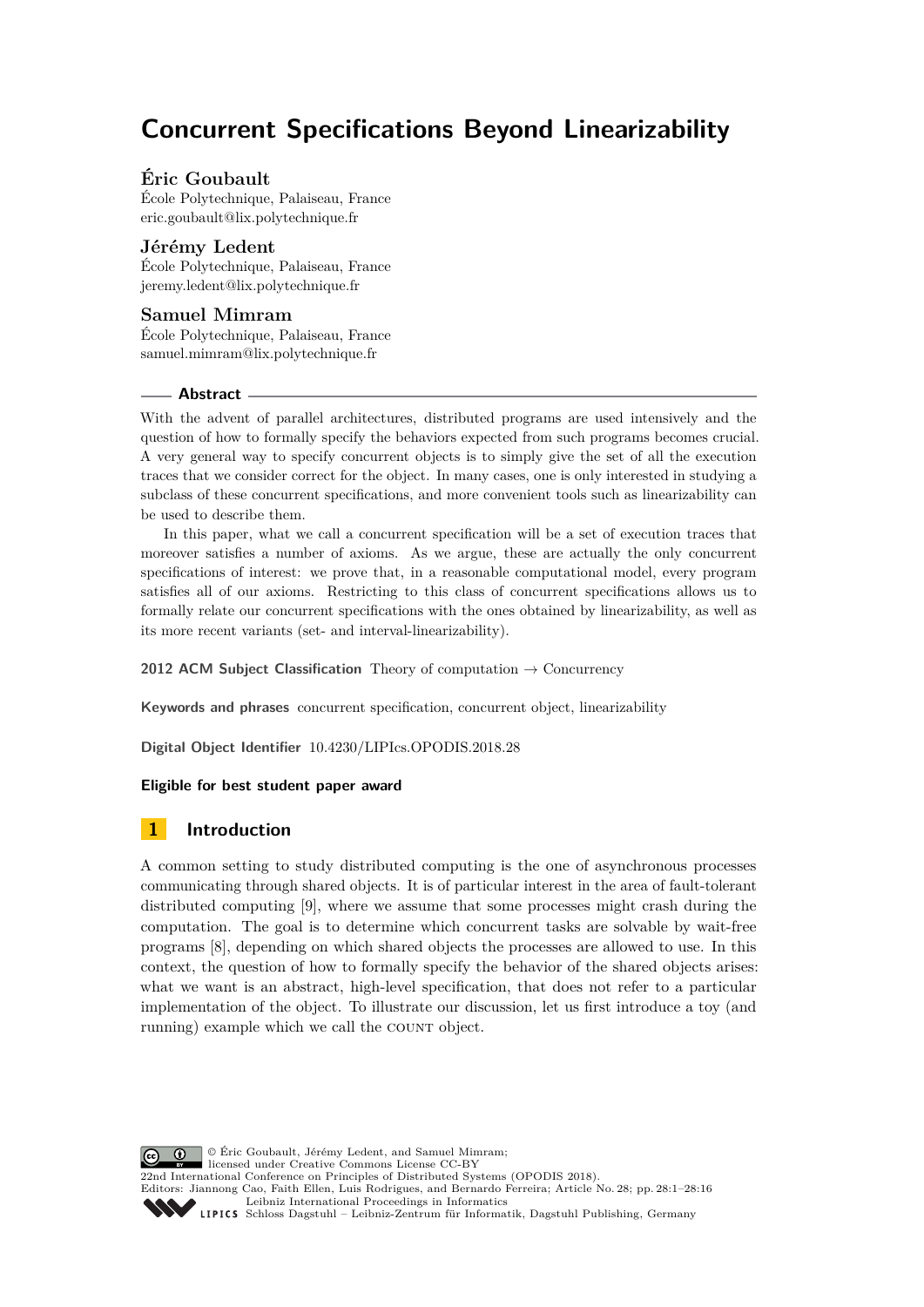## **28:2 Concurrent Specifications Beyond Linearizability**

## **1.1 Counting processes**

When a process calls the COUNT object, it should return the number of processes that are currently calling the object in parallel. This is similar, although not completely identical, to Java's Thread.activeCount method, which returns "an estimate of" the current number of running threads. A typical execution of this object is depicted below. Each of the three processes  $P_0$ ,  $P_1$  and  $P_2$  is calling the COUNT object twice. The horizontal axis represents the real-time scheduling of the operations and the intervals between square brackets depict the time span during which a process is executing the count() method: when two intervals vertically overlap, the processes are running the method concurrently. For instance, the last three calls are concurrent: the three processes should see each other and all return 3.



The specification of COUNT seems to be clear on this example. But what about the behaviors depicted below? In execution (a), process  $P_1$  responds 3 since it has seen the two other processes; but there is no point in time when the three processes are running concurrently. Execution (b) represents the same situation, but this time  $P_1$  has seen two different calls of *P*0. In execution (c), the two calls are concurrent, but for a very short time, so they did not manage to see each other. In execution (d), process  $P_1$  managed to see process  $P_0$ , but not reciprocally. All of these executions may or may not seem correct depending on what exact specification we have in mind. One could for example ask for a variant of the COUNT object that accepts executions (a) and (c), but rejects (b) and (d), and so on.



# **1.2 Specifying concurrent objects**

A simple but very general way of specifying such objects was proposed by Lamport [\[13\]](#page-15-2). The specification of a concurrent object is simply the set of all the execution traces that we consider correct for this object. For the COUNT object example, if we draw every possible diagram as in the pictures above and decide which ones we want or not, we will have a well-specified object. Of course, we need a mathematical abstraction of these pictures, we represent them by *execution traces* (Lamport originally used the happens-before partial order; the trace formalism used here was introduced by Herlihy and Wing [\[10\]](#page-15-3)).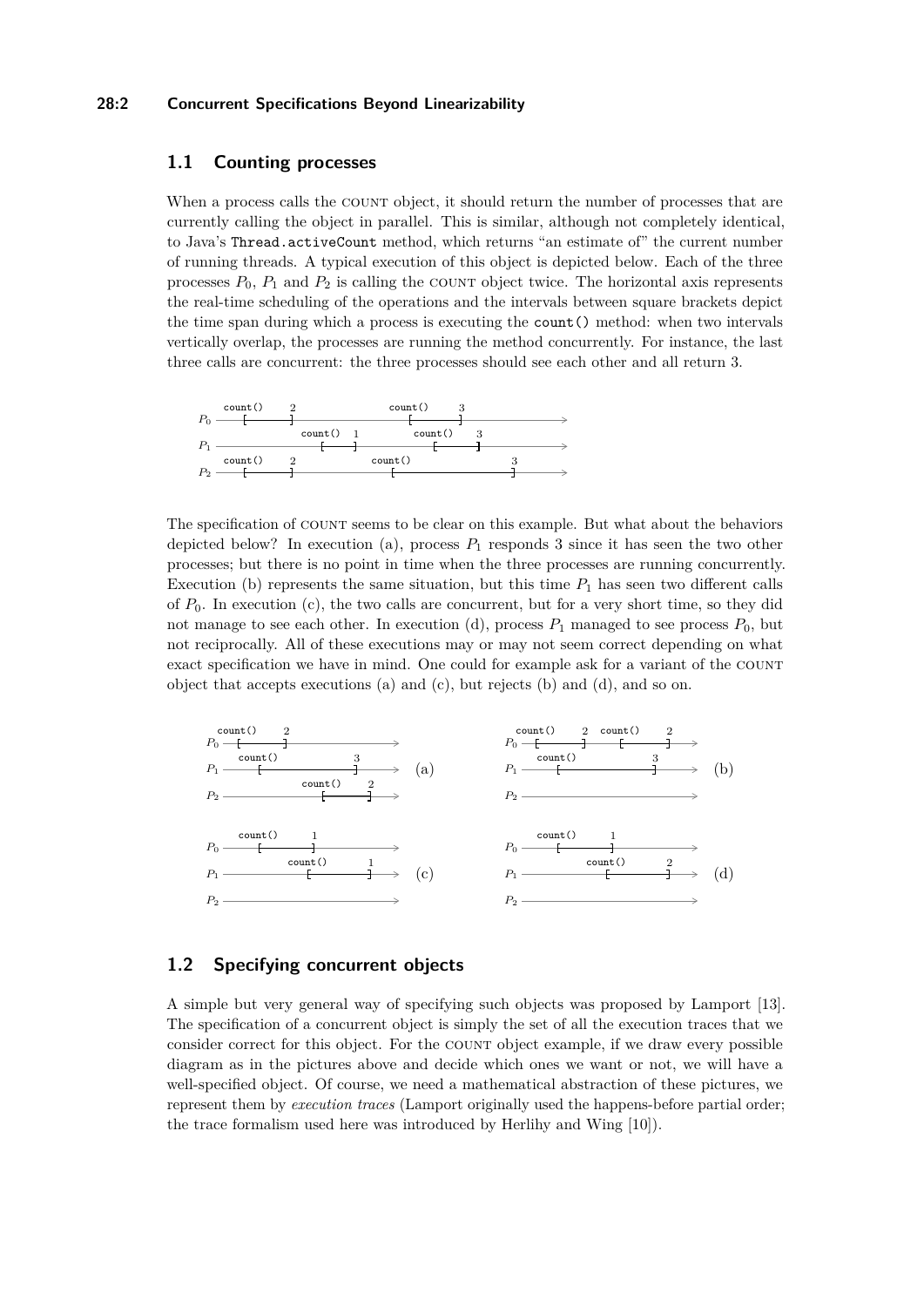

An implicit assumption of this representation is that invocations and responses are totally ordered according to some global time clock. Another assumption is that only the relative position of the events in time matters: the intervals can be moved around as long as the overlapping pattern is conserved. In particular, we cannot tell how long processes overlap, so execution (c) is indistinguishable from an execution where  $P_0$  and  $P_1$  are fully concurrent.

Although very powerful in terms of expressiveness, this idea of specifying a concurrent object by giving the set of all correct executions can be cumbersome to work with in practice.

Very often, one is only interested in studying concurrent objects that have a "sequential flavor", i.e., objects that are concurrent versions of sequential data structures, such as lists or queues. In this scenario, it is usually better to use one of the many correctness criteria found in the literature such as atomicity [\[16\]](#page-15-4), sequential consistency [\[12\]](#page-15-5), serializability [\[19\]](#page-15-6), causal consistency [\[20\]](#page-15-7), or linearizability [\[10\]](#page-15-3). In fact, those correctness criteria can be regarded as convenient ways of defining concurrent specifications in the sense of Lamport. For example, given the sequential specification  $\sigma$  of some object (say, a list), we can generate the set  $\text{Lin}(\sigma)$  of *linearizable* concurrent traces, that is, the set of correct executions of a concurrent list (according to linearizability). Thus,  $\text{Lin}(\sigma)$  is a concurrent specification (in the sense of Lamport) which is parameterized by a sequential specification  $\sigma$ . Note that  $\sigma$  is a much better-understood mathematical object than general concurrent specifications.

The drawback of these methods is that they cannot specify every concurrent object. The original paper on linearizability [\[10\]](#page-15-3) already remarked that Lamport's approach is more general, since it can express non-linearizable behavior. The count object described above is a typical example of an object that exhibits intrinsically concurrent behavior, which cannot be specified by sequential means. Many other examples are found in the area of distributed computability [\[9\]](#page-15-0), such as immediate snapshot, consensus or set-agreement objects. Another notable example is Java's *Exchanger* object. In order to specify those objects, many variants of linearizability have been defined recently: local linearizability [\[6\]](#page-14-1), set-linearizability [\[17\]](#page-15-8) (a.k.a. concurrency-aware linearizability [\[7\]](#page-14-2)) and interval-linearizability [\[2\]](#page-14-3). The latter notion is the most expressive one; in particular, they show that their framework allows to specify every concurrent *task*, in the sense of distributed computability [\[9\]](#page-15-0).

#### **1.3 Contributions**

In this paper, we define a notion of *concurrent specification* which is based on Lamport's idea of a set of correct execution traces; but we moreover impose a number of axioms that should hold on this set. We advocate the relevance of this definition as follows.

Firstly, we define a reasonable computational model (thought of as the operational semantics of a concurrent programming language with shared objects), and prove that in this model, every program satisfies our axioms (Theorem [12\)](#page-8-0). This means that our concurrent specifications are the only relevant ones: a specification that does not verify our axioms could never be implemented by a program. Thus, imposing those axioms is not very restrictive; rather, they are desirable properties that concurrent specifications should satisfy.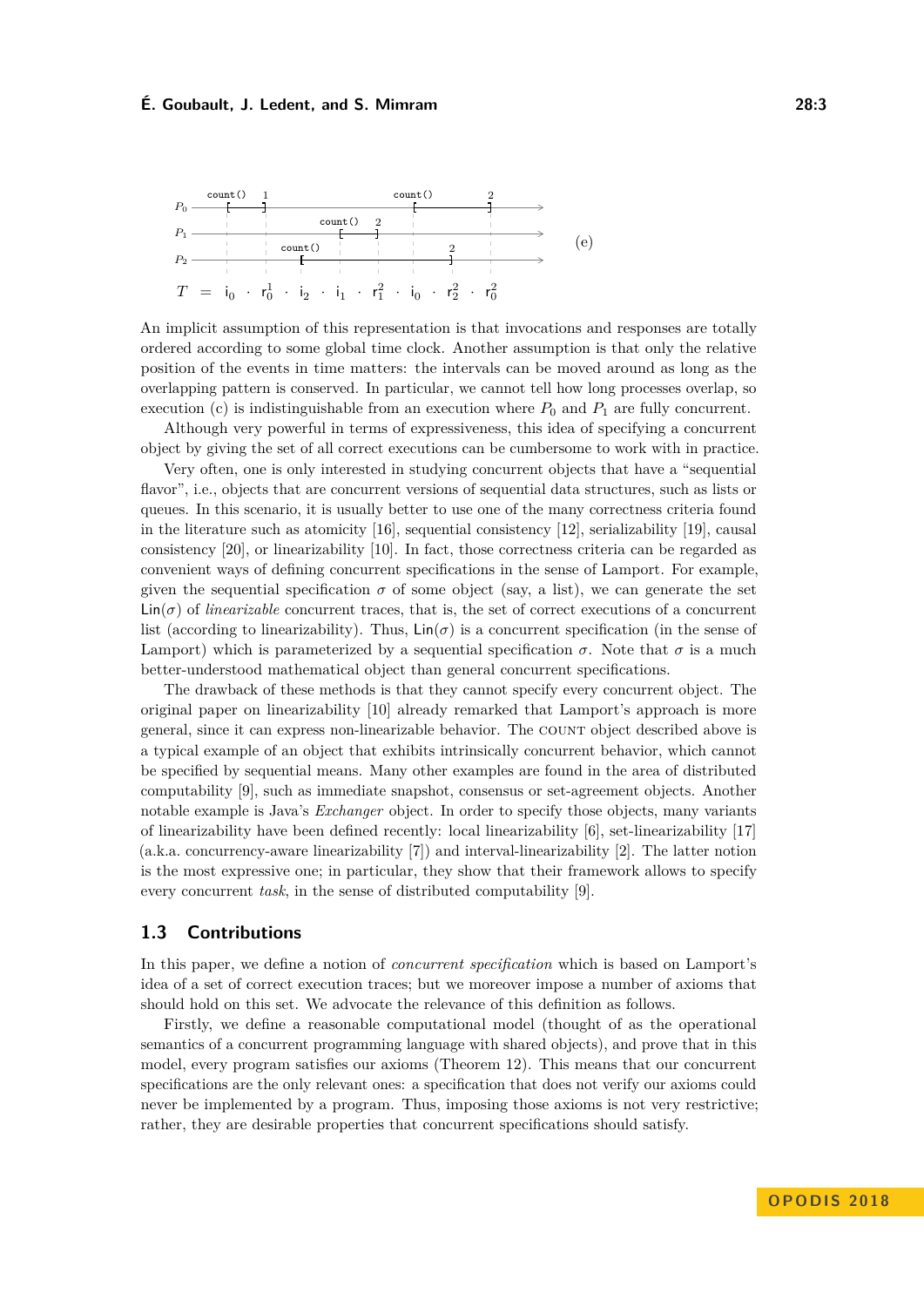## **28:4 Concurrent Specifications Beyond Linearizability**

Secondly, this particular set of axioms allows us to relate formally our specifications and the linearizability-based ones, by constructing Galois connections between them (Theorem [16\)](#page-10-0). In particular, as a corollary, we obtain that our concurrent specifications coincide with the ones that are definable using interval-linearizability. Beyond the applications that we show here, this theorem is also interesting in itself: it states formally in what sense linearizability is the canonical way to turn a sequential specification into a concurrent one. Indeed, given a sequential specification  $\sigma$ , linearizability gives the smallest possible concurrent specification, among the ones that both contain  $\sigma$  and satisfy our axioms.

## **1.4 Plan**

We begin by introducing our definition of concurrent specification (Section [2\)](#page-3-0). Then, we provide an operational model that validates our axioms (Section [3\)](#page-5-0), and we establish Galois connections with various notions of linearizable specification (Section [4\)](#page-8-1). Finally, we conclude (Section [5\)](#page-14-4).

# <span id="page-3-0"></span>**2 Concurrent specifications**

In the rest of the paper, we suppose fixed a number  $n \in \mathbb{N}$  of *processes* and write  $[n] =$  $\{0, 1, \ldots, n-1\}$  for the set of *process names* (a process is identified by its number). We also suppose fixed a set  $\mathcal V$  of *values* which can be exchanged between processes and objects (typically  $V = N$ ). The set A of possible *actions* for an object is defined as

$$
\mathcal{A} = \{ \mathbf{i}_i^x \mid i \in [n], x \in \mathcal{V} \} \cup \{ \mathbf{r}_i^y \mid i \in [n], y \in \mathcal{V} \}
$$

An action is thus either

 $i_i^x$ : an *invocation* of the object by the process *i* with input value *x*,

 $r_i^y$ : a *response* of the object to the process *i* with output value *y*.

An *execution trace* is a finite sequence of actions, and we write  $\mathcal{T} = \mathcal{A}^*$  for the set of those; we also write  $\varepsilon$  for the empty trace and  $T \cdot T'$  for the concatenation of two traces  $T$  and  $T'$ .

Given a process  $i \in [n]$ , the *i*-th *projection*  $\pi_i(T)$  of a trace  $T \in \mathcal{T}$  is the trace obtained from *T* by removing all the actions of the form  $i_j^x$  or  $r_j^x$  with  $j \neq i$ . A trace  $T \in \mathcal{T}$  is *alternating* if for all  $i \in [n]$ ,  $\pi_i(T)$  is either empty or it begins with an invocation and alternates between invocations and responses, i.e., using the traditional notation of regular expressions:

$$
\pi_i(T) \in \left(\bigcup_{x,y \in \mathcal{V}} \mathfrak{i}_i^x \cdot r_i^y\right)^* \cdot \left(\bigcup_{x \in \mathcal{V}} \mathfrak{i}_i^x + \varepsilon\right)
$$

In the remaining of the paper, we will only consider alternating traces. If  $\pi_i(T)$  ends with an invocation, we call it a *pending* invocation. An alternating trace *T* is *complete* if it does not have any pending invocation.

<span id="page-3-1"></span>**Definition 1.** A *concurrent specification*  $\sigma$  is a subset of  $\mathcal{T}$  which is

- **(1)** *alternating*: every  $T \in \sigma$  is alternating,
- **(2)** *prefix-closed*: if  $T \cdot T' \in \sigma$  then  $T \in \sigma$ ,
- **(3)** *non-empty:*  $\varepsilon \in \sigma$ ,
- **(4)** *receptive*: if  $T \in \sigma$  and  $\pi_i(T)$  has no pending invocation, then  $T \cdot i_i^x \in \sigma$  for every  $x \in V$ ,
- **(5)** *total*: if  $T \in \sigma$  and  $\pi_i(T)$  has a pending invocation, there exists  $x \in \mathcal{V}$  such that  $T \cdot r_i^x \in \sigma$ ,
- <span id="page-3-2"></span>**(6)** has *commuting invocations*: if  $T \cdot i_i^x \cdot i_j^y \cdot T' \in \sigma$  then  $T \cdot i_j^y \cdot i_i^x \cdot T' \in \sigma$ ,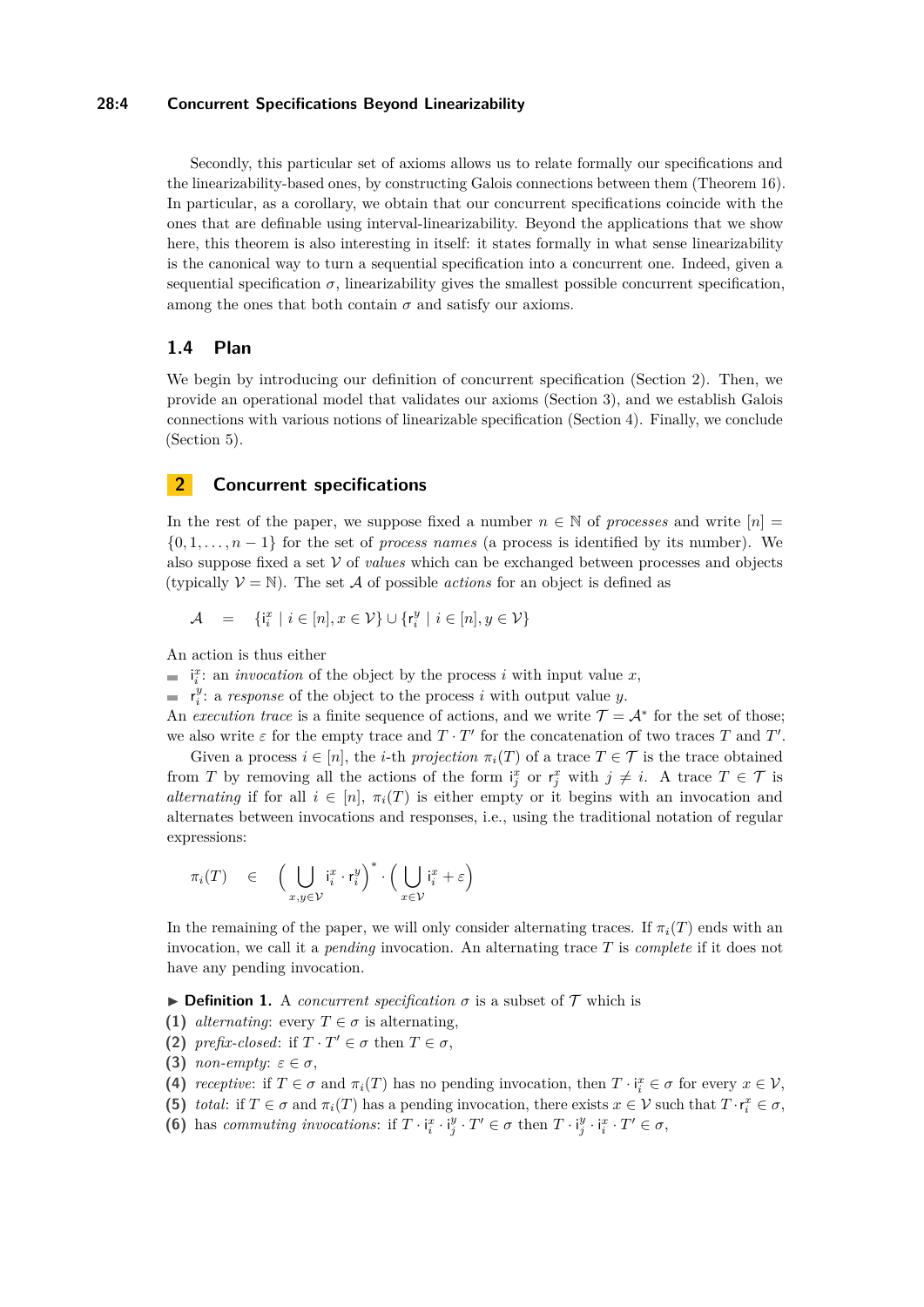<span id="page-4-0"></span>(7) has *commuting responses*: if  $T \cdot r_i^x \cdot r_j^y \cdot T' \in \sigma$  then  $T \cdot r_j^y \cdot r_i^x \cdot T' \in \sigma$ ,

<span id="page-4-1"></span>(8) is closed under expansion: if  $T \cdot r_j^y \cdot i_i^x \cdot T' \in \sigma$  with  $i \neq j$  then  $T \cdot i_i^x \cdot r_j^y \cdot T' \in \sigma$ .

We write CSpec for the set of concurrent specifications.

A concurrent specification  $\sigma$  is the set of all executions that we consider acceptable: a program *implements* the specification  $\sigma$  if all the execution traces that it generates belong to  $\sigma$  (this will be detailed in Section [3\)](#page-5-0). The axioms (1-4) are quite natural and commonly considered in the literature. They can be read as follows: an object gives answers to invocations of processes and a process has to wait for the response before invoking again the object (1), an object can do one action at a time (2), an object can do nothing (3), invocations of objects are always possible (4). The axiom (5) states that objects always answer and in a non-blocking way; this is a less fundamental axiom and more of a design choice, since we want to model wait-free computation. Note that receptivity (4) does not force objects to accept all inputs: we could have a distinguished "error" value which is returned in case of an invalid input. Similarly, an object with several inputs, or several interacting methods (for example, a stack) can be modeled by choosing a suitable set of values  $\mathcal V$ .

The conditions  $(6)$ ,  $(7)$  and  $(8)$  might seem more surprising, and will be crucial to establish the Galois connection of Section [4.](#page-8-1) For example, one could expect to specify an object whose behavior depends on which process was invoked first; but that would break condition (6). As we show in Section [3,](#page-5-0) in an asynchronous model, no program can implement such a specification. Let us explain intuitively why the "closure under expansion" condition holds. Suppose  $T \cdot r_j^y \cdot i_i^x \cdot T'$  is an acceptable execution of the object we are specifying. Then, in the trace  $T \cdot i_i^x \cdot r_j^y \cdot T'$ , where process *i* invokes its operation a little bit earlier, *i* might be idle for a while and only start computing after *j* has returned, resulting in the same behavior. Thus, the execution  $T \cdot i_i^x \cdot r_j^y \cdot T'$  should also be considered acceptable. Alternatively, we can also think of it as process *j* being idle for a while before it returns. Applied to the count object example, the expansion property implies that execution (c) *must* be accepted, since it is obtained by expanding a correct sequential execution. This expansion condition reflects the idea that invocations and responses do not correspond to actual actions taken by the processes, but rather define an interval in which they are allowed to take steps.

The conditions (6) and (7) above ensure that two invocations (resp. two responses) "commute": we say that two alternating traces  $T, T' \in \mathcal{T}$  are *equivalent*, written  $T \equiv T'$ , if one is obtained from the other by reordering the actions within each block of consecutive invocations or consecutive responses. Generally, in the rest of the paper, we are only interested in studying traces up to equivalence.

It will prove quite useful to consider operations in traces, which are pairs consisting of an invocation and its matching response. Formally,

**► Definition 2.** Consider an alternating trace  $T = T_0 \cdots T_{k-1}$ . An *operation* of process *i* in *T* is either

a *complete operation*: a pair  $(p, q)$  such that  $T_p = \mathbf{i}_i^x$  and  $T_q = \mathbf{r}_i^y$  and  $T_q$  comes right after  $T_p$  in  $\pi_i(T)$ , or

a *pending operation*: a pair  $(p, +\infty)$  where  $T_p$  is a pending invocation,  $\sim$ 

where  $p, q \in \mathbb{N}$ , with  $0 \leq p, q < k$ , are indices of actions in the trace. We write  $op_i(T)$  for the set of operations of the *i*-th process and  $op(T)$  for the set of all operations.

The operations of a trace can be ordered by the smallest partial order  $\preceq$  such that  $(p,q) \preceq$  $(p', q')$  whenever  $q < p'$ . This partial order is called *precedence* and two incomparable operations are called *overlapping* or *concurrent*. Note that for every  $i \in [n]$ ,  $(\text{op}_i(T), \preceq)$  is totally ordered.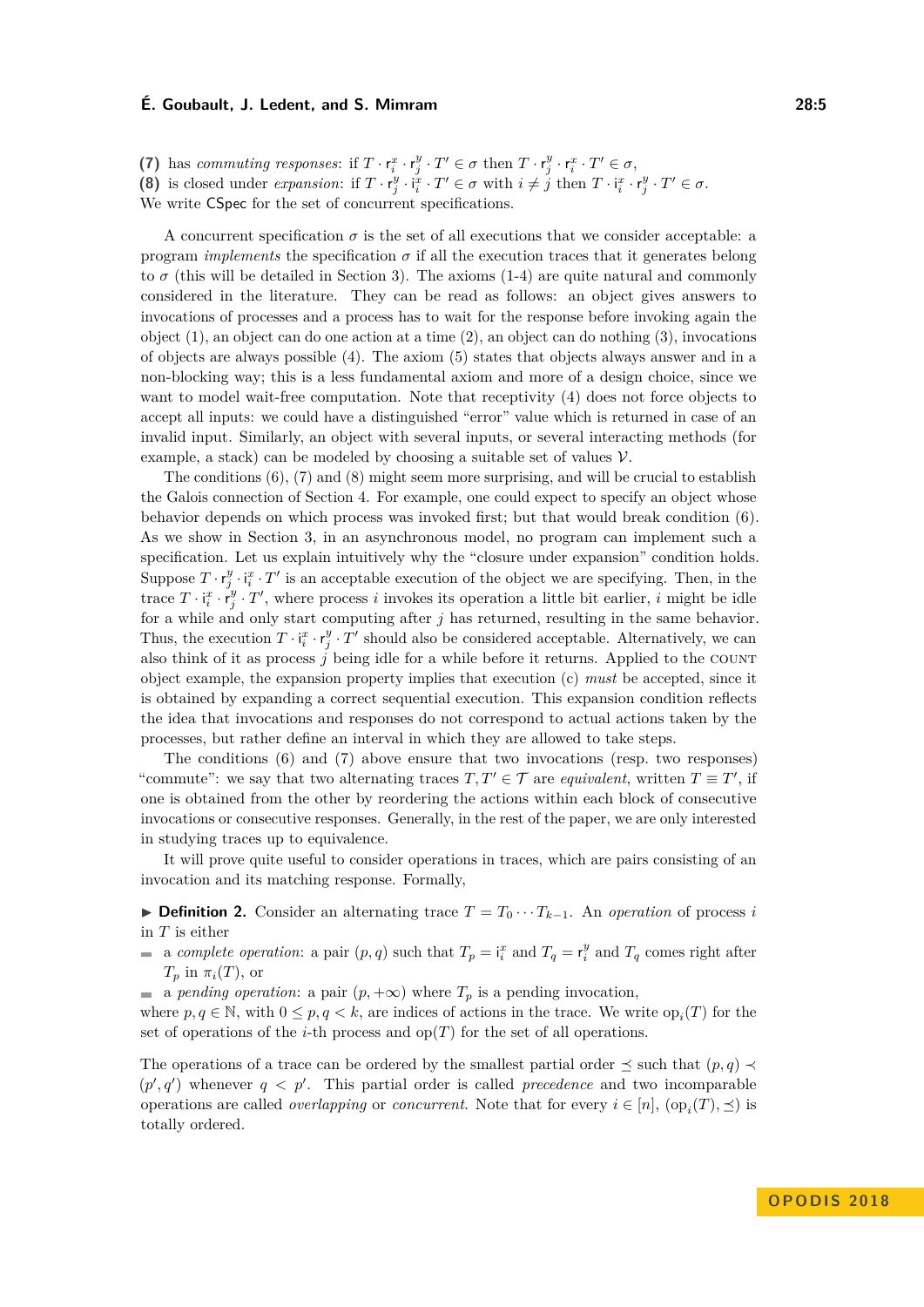#### **28:6 Concurrent Specifications Beyond Linearizability**

# <span id="page-5-0"></span>**3 A computational model**

In this section, we provide an operational model for concurrent programs communicating through shared objects. The model itself is similar to other trace-based operational semantics that can be found in the literature [\[4\]](#page-14-5). We assume given a set  $\mathcal O$  of objects: they might be, for instance, concurrent data structures that have already been implemented, and that our programs are able to use in order to compute and communicate. We do not want to depend on a particular implementation of these objects, but on their specification. Thus, each object comes with its concurrent specification (as in Definition [1\)](#page-3-1), which is the set of behaviors that it might exhibit. Note that our model does not have any special construct for reading and writing in the shared memory: we assume that the memory itself is given as an object in  $\mathcal{O}$ , with an appropriate specification. Thus, the only meaningful action a program can take is to call one of the objects; and possibly do some local computation to determine what the next call should be.

To abstract away the syntax of the programming language, we use an automata-like representation, which roughly corresponds to the control-flow graph of the program. In a given state of the automaton, the decision function  $\delta$  indicates which is the next object that the program will call, and the transition function  $\tau$  says what the next state will be depending on the return value of the call. The example below shows an implementation of the count object for two processes communicating using a wait-free variant of Java's exchanger object: either two processes call the exchanger concurrently and swap their values, or the process fails after some timeout and gets back its own value.



We fix a set  $\mathcal O$  of objects, along with their concurrent specification  $\text{spec}(o) \in \text{CSpec}$  for each  $o \in \mathcal{O}$ . Here, a program (i.e., the implementation of an object) is basically a piece of code which takes a value as input, makes several calls to the objects in  $\mathcal O$  (using algebraic operations to combine their results) and finally returns a value. Formally,

- ▶ **Definition 3.** A *program* is given by:
- a (possibly infinite) set *Q* of *local states* containing an *idle state*  $\bot \in Q$ ,  $\blacksquare$
- $\overline{a}$ a *decision function*  $\delta: Q \setminus {\perp} \rightarrow (\mathcal{O} \times \mathcal{V}) \sqcup \mathcal{V}$ ,
- a *transition function*  $\tau : Q \times V \to Q \setminus \{\perp\}.$  $\blacksquare$

The idle state is the one where the program is waiting to be called with some input value *x*, in which case it will go to state  $\tau(\perp, x)$ . After that, the decision function gives the next step of the process depending on the current state: either call some object with some input value, or terminate and output some value. In the case where an object is called, the transition function gives the new local state of the process, depending on the previous state and the value returned by the object.

A *protocol P* is given by a program  $P_i = (Q_i, \perp_i, \delta_i, \tau_i)$  for each process  $i \in [n]$ . The *global state* of a protocol *P* is an element  $q = (q_0, \ldots, q_{n-1})$  of  $\overline{Q} = \prod_i Q_i$ , consisting of a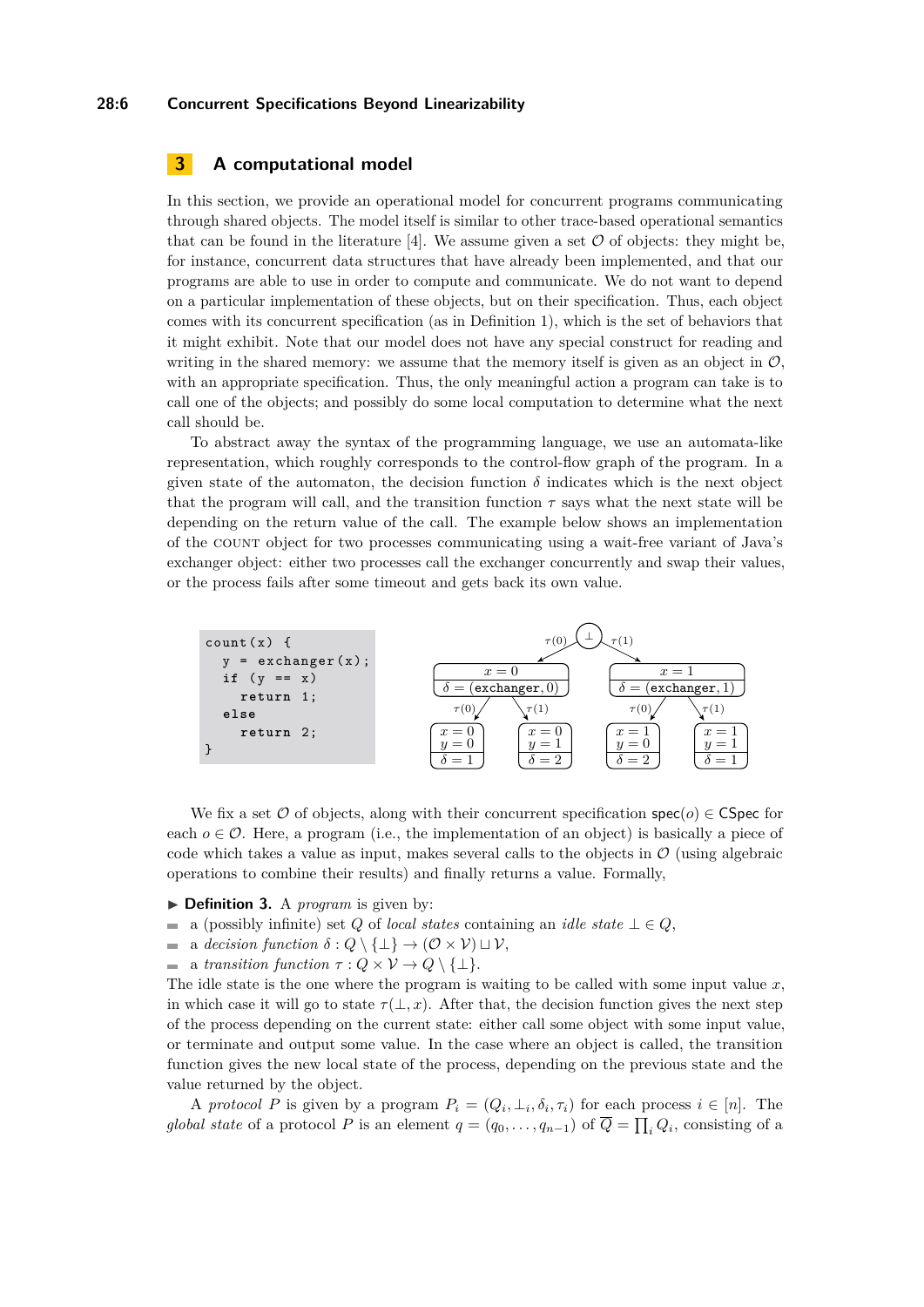state for each process  $P_i$ . The initial state is  $q_{\text{init}} = (\perp_0, \ldots, \perp_{n-1})$ . We now describe the set A of possible actions for P, as well as their effect  $\Delta : \overline{Q} \times A \to \overline{Q}$  on global states.  $\mathbf{i}^x_i$ : the *i*-th process is called with input value  $x \in \mathcal{V}$ . The local state  $q_i$  of process *i* is changed

from  $\perp_i$  to  $\tau_i(\perp_i, x)$ :

$$
\Delta(q, \mathbf{i}_i^x) = q[i \leftarrow \tau_i(\perp_i, x)] \tag{9}
$$

where the state on the right is *q* where  $q_i$  has been replaced by  $\tau_i(\perp_i, x)$ .

**i(***o*)<sup>*x*</sup>: the *i*-th process invokes the object *o* ∈ *O* with input value *x* ∈  $V$ . This does not have any effect on the global state:

$$
\Delta(q, \mathbf{i}(o))^x = q \tag{10}
$$

**r(***o*)<sup>*x*</sup><sub>*i*</sub>: the object *o* ∈ *O* returns some output value *x* ∈ *V* to the *i*-th process. The local state of process *i* is updated according to its transition function  $\tau_i$ :

$$
\Delta(q, \mathbf{r}(o_i^x) = q[i \leftarrow \tau_i(q_i, x)] \tag{11}
$$

**r**<sup>*x*</sup>: the *i*-th process has finished computing, returning the output value  $x \in V$ . It goes back to idle state:

$$
\Delta(q, r_i^x) = q[i \leftarrow \perp_i] \tag{12}
$$

The actions of the form  $\mathbf{i}_i^x$  and  $\mathbf{r}_i^x$  (resp.  $\mathbf{i}(o)_i^x$  and  $\mathbf{r}(o)_i^x$ ) are called *outer* (resp. *inner*) *actions*. Given a trace  $T \in A^*$  and an object *o*, we denote by  $T_o$ , called the *inner projection on o*, the trace obtained from *T* by keeping only the inner actions of the form  $i(o)$ <sup>*x*</sup></sup> or r(*o*)<sup>*y*</sup>. The function  $\Delta$  is extended as expected as a function  $\Delta : \overline{Q} \times A^* \to \overline{Q}$ , i.e.,  $\Delta(q, T \cdot T') = \Delta(\Delta(q, T), T')$  and so on. A trace is valid if at each step in the execution, the next action is taken according to the decision function *δ*. Formally:

**Definition 4.** A trace  $T \in \mathcal{A}^*$  is *valid* when for every strict prefix *U* of *T*, writing  $T = U \cdot a \cdot V$  and  $q' = \Delta(q_{\text{init}}, U)$ , with  $a \in \mathcal{A}$ , we have:

- either  $a = \mathbf{i}_i^x$  and  $q'_i = \perp_i$ ;
- or  $a = r_i^y$  and  $q_i' \neq \bot_i$  and  $\delta_i(q_i') = y$ ;
- or  $a = \mathsf{i}(o)^x_i$  and  $q'_i \neq \bot_i$  and  $\delta_i(q'_i) = (o, x);$
- or  $a = r(o)<sub>i</sub><sup>y</sup>$  and  $q'_{i} \neq \bot_{i}$ .

Moreover, we require that for every object  $o \in \mathcal{O}$ , the inner projection  $T_o$  belongs to  $\mathsf{spec}(o)$ . The set of valid traces for *P* is written  $\mathcal{T}_P \subseteq \mathcal{A}^*$ .

A protocol *P* is *wait-free* if there is no valid infinite trace (i.e., all its prefixes are valid) involving only inner-*i*-actions after some position. Given a trace  $T \in \mathcal{A}^*$ , we write  $\pi(T)$  for the trace obtained by keeping only outer actions.

 $\triangleright$  **Definition 5.** The *semantics* of a protocol *P* is the set of traces  $\llbracket P \rrbracket = \{π(T) | T ∈ T_P\}$ and *P implements* a concurrent specification  $\sigma$  whenever  $\llbracket P \rrbracket \subseteq \sigma$ , i.e., all its outer traces are valid with respect to  $\sigma$ .

We will now show that if  $P$  is wait-free, then  $\llbracket P \rrbracket$  itself is a concurrent specification (Theorem [12\)](#page-8-0). This means that in our model, the set of traces produced by a program necessarily satisfies all the axioms of concurrent specifications. The wait-free assumption is only used to prove totality; all the other axioms are true for any program. In the following, we use uppercase letters  $T, T'$  to denote traces containing only outer actions, and lowercase letters  $w, w', r, s, t$  to denote traces that might contain both inner and outer actions.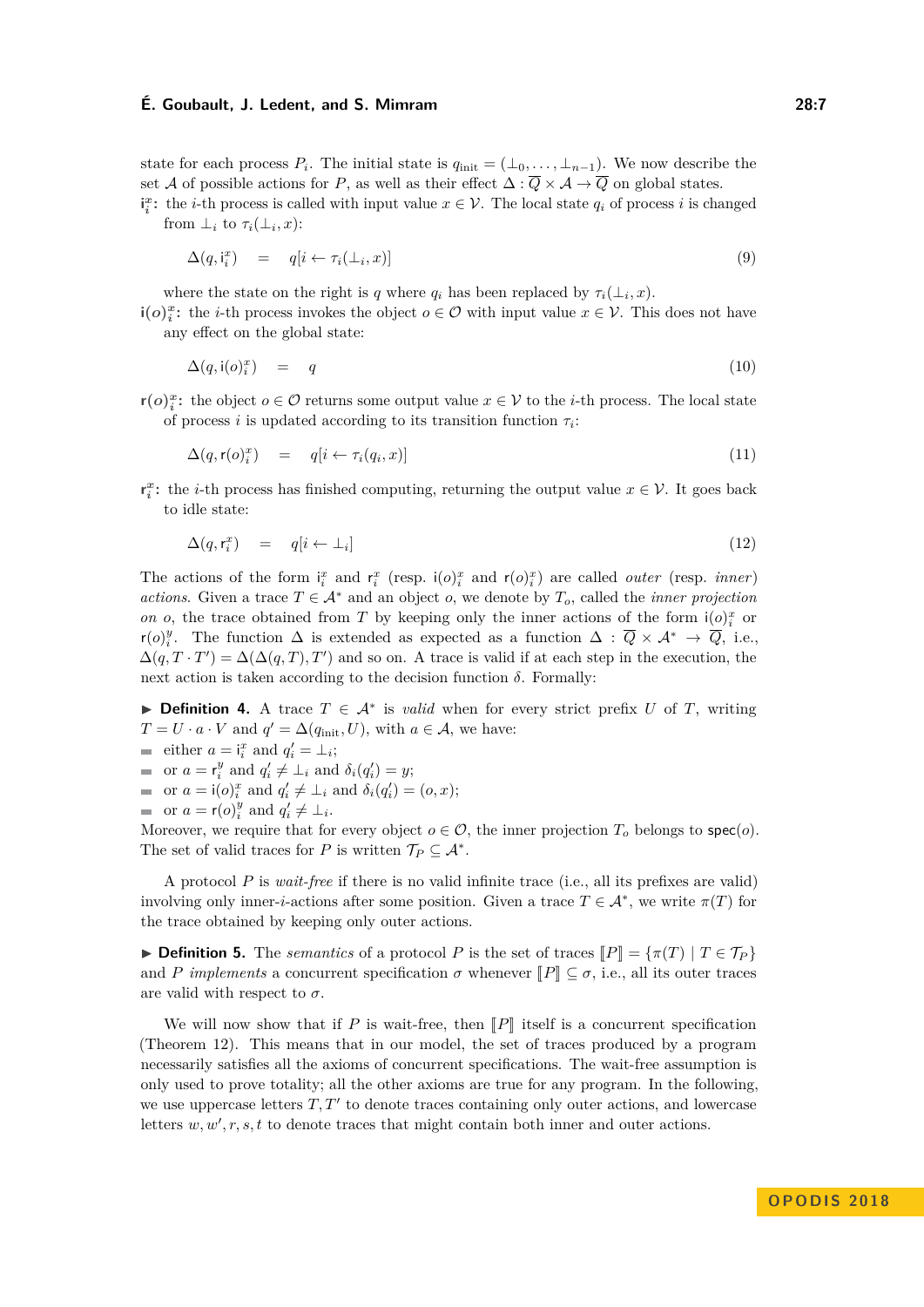#### **28:8 Concurrent Specifications Beyond Linearizability**

<span id="page-7-0"></span>I **Lemma 6.** *The following commutativity properties hold:*

commutativity of invocations: for all  $T, T' \in \mathcal{A}^*, i, j \in [n]$  and  $x, y \in \mathcal{V}$ ,  $\blacksquare$ 

$$
T \cdot \mathbf{i}_i^x \cdot \mathbf{i}_j^y \cdot T' \in [ \! [ P ] \! ] \qquad \text{implies} \qquad T \cdot \mathbf{i}_j^y \cdot \mathbf{i}_i^x \cdot T' \in [ \! [ P ] \! ],
$$

commutativity of responses: for all  $T, T' \in \mathcal{A}^*, i, j \in [n]$  and  $x, y \in \mathcal{V}$ ,

 $T \cdot \mathbf{r}_i^x \cdot \mathbf{r}_j^y \cdot T' \in [P]$  *implies*  $T \cdot \mathbf{r}_j^y \cdot \mathbf{r}_i^x \cdot T' \in [P]$ .

**Proof.** Assume there is a word  $w \in \mathcal{T}_P$  such that  $\pi(w) = T \cdot \mathbf{i}_i^x \cdot \mathbf{i}_j^y \cdot T'$ . So, *w* is of the form  $r \cdot i_i^x \cdot s \cdot i_j^y \cdot t$  where s does not contain outer actions. We will show that  $w' = r \cdot i_j^y \cdot i_i^x \cdot s \cdot t \in \mathcal{T}_P$ , and the result follows. Since the inner projections are the same, the specifications of the objects are satisfied. We have to show that the conditions regarding the decision functions are respected. Write  $q = \Delta(q_{\text{init}}, r)$  and  $q' = \Delta(q_{\text{init}}, r \cdot i_i^x \cdot s)$ . Then since *w* is valid, we have  $q_i = \perp_i$  and  $q'_j = \perp_j$ .

*Claim 1: s* does not contain any action of process *j*. Indeed, only an outer action  $r_j^y$  can set *j*'s local state to  $\perp_j$ , and *s* has no outer action: so *j*'s local state is  $\perp_j$  during all of *s*. But inner actions can only be valid when the local state is not  $\perp_i$ .

*Claim 2:* Let *u* be a prefix of *s* and  $q'' = \Delta(q_{\text{init}}, r \cdot i_i^x \cdot u) = \Delta(q, i_i^x \cdot u)$ . Then  $\Delta(q, i_j^y \cdot i_i^x \cdot u) = q''[j \leftarrow \tau_j(\perp_j, y)].$  This is proved by induction on the length of the prefix *u* and using Claim 1.

*Claim 3:*  $\Delta(q, i_i^x \cdot s \cdot i_j^y) = \Delta(q, i_j^y \cdot i_i^x \cdot s)$ . Take  $u = s$  in Claim 2.

Finally, let *u* is a prefix of  $w' = r \cdot i_j^y \cdot i_i^x \cdot s \cdot t$ . If *u* ends in *r* or (by Claim 3) in *t*, the global state after executing it is the same as for *w*, so the validity condition is verified. If *u* ends in *s*, then by Claim 2 the global state only differs by its *j* component, but since by Claim 1 the next action is not from *j*, the validity condition is also verified.

For commutativity of responses, the situation is very similar: suppose that  $w = r \cdot r_i^x \cdot s \cdot s$  $r_j^y \cdot t \in \mathcal{T}_P$ , and show that  $w' = r \cdot s \cdot r_j^y \cdot r_i^x \cdot t \in \mathcal{T}_P$ . The analogue of Claim 1 says that there is no action of process *i* in *s*.

#### <span id="page-7-1"></span> $\blacktriangleright$  **Lemma 7.**  $\llbracket P \rrbracket$  *has the expansion property.*

**Proof.** The proof is again very similar to that of Lemma [6.](#page-7-0) Assume that there is a word  $w \in \mathcal{T}_P$  such that  $\pi(w) = T \cdot r_j^y \cdot i_i^x \cdot T'$ . Thus, w is of the form  $r \cdot r_j^y \cdot s \cdot i_i^x \cdot t$ , where s does not contain outer actions.

- Then we have two ways of making the invocation and response commute:
- either show that  $w' = r \cdot i_i^x \cdot r_j^y \cdot s \cdot t \in \mathcal{T}_P$ , as in the proof of the commutativity of  $\blacksquare$ invocations,

or show that  $w'' = r \cdot s \cdot i_i^x \cdot r_j^y \cdot t \in \mathcal{T}_P$ , as in the proof of the commutativity of responses. These two possible proofs correspond to the two ways that we can view the expansion property that were explained in Section [2:](#page-3-0) either process *i* is invoked sooner and idles for a while (first proof), or process  $j$  idles before returning (second proof).

The key reason that makes Lemmas [6](#page-7-0) and [7](#page-7-1) go through is the fact that the actions  $i_i^x$ and  $r_i^y$  do not have any effect besides starting a process or terminating it. Taking these steps does not communicate any information to the other processes. For example, a process might start running and then wait for a while before doing any "real" computation. Such a process cannot be seen by the others. This is an arbitrary choice in how we designed our computational model, but it reflects what really happens in practice: calling a function,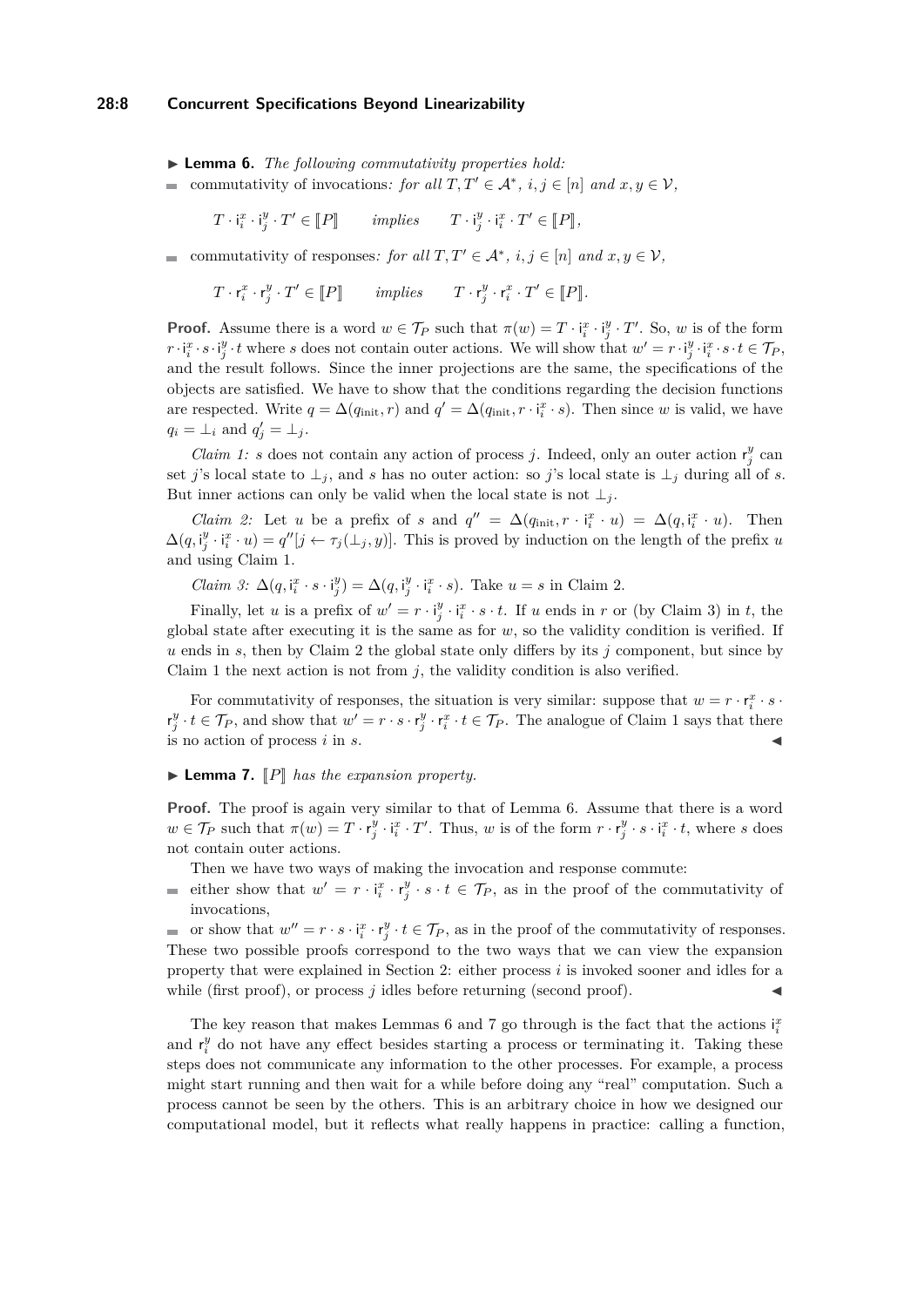or returning a value, both consume some amount of clock cycles from the processor, and they do not usually have any effect on the shared memory. Thus, one could possibly have a process which has started running, but was immediately preempted by the scheduler before it could perform any meaningful operation.

#### $\blacktriangleright$  **Lemma 8.**  $\llbracket P \rrbracket$  *is closed under prefix.*

**Proof.**  $\mathcal{T}_P$  is closed under prefix since for all  $o \in \mathcal{O}$ , spec(*o*) is closed under prefix by definition, and the conditions on the decision functions are also preserved. Then,  $\llbracket P \rrbracket$  is also closed under prefix.

#### <span id="page-8-2"></span>▶ **Lemma 9.** *Every trace*  $T \in \llbracket P \rrbracket$  *is alternating*.

**Proof.** *T* must begin by an invocation because  $q_{\text{init}} = \perp_i$  and the only *i*-action that can occur with local state  $\perp_i$  is  $i_i^x$ . We then prove by induction on the length of  $w \in A^*$  that  $\Delta(q_{\text{init}}, w)_i \neq \perp_i$  if the last outer *i*-action in *w* was an invocation, and  $\Delta(q_{\text{init}}, w)_i = \perp_i$  if it was a response. This implies that no two invocations nor two responses by the same process can occur consecutively in a valid trace.

# $\blacktriangleright$  **Lemma 10.**  $\llbracket P \rrbracket$  *is receptive.*

**Proof.** Assume  $T \in [P]$  where  $\pi_i(T)$  does not have a pending invocation. Let  $w \in \mathcal{T}_P$  such that  $\pi(w) = T$ . The last outer *i*-action in *w* is a response, and thus we have  $\tau(q_{\text{init}}, w)_i = \bot_i$ (cf. proof of Lemma [9\)](#page-8-2). So  $w \cdot i_i^x$  is valid for all  $x$ , and  $T \cdot i_i^x \in [P]$ .

## $\blacktriangleright$  **Lemma 11.**  $\llbracket P \rrbracket$  *is total.*

**Proof.** Assume  $T \in \llbracket P \rrbracket$  where  $\pi_i(T)$  has a pending invocation. Let  $w \in \mathcal{T}_P$  such that  $\pi(w) = T$ . The last outer *i*-action in *w* is an invocation, so the local state of *i* after executing *w* is  $q_i \neq \perp_i$ . If  $\delta_i(q_i) = y \in V$ , then *w* ·  $r_i^y$  is a valid execution, which concludes the proof. Otherwise,  $\delta_i(q_i) = (o, x)$ . Then  $w \cdot i(o)^x_i$  is valid because the object *o* is receptive. And since *o* is total, there exists *y* such that  $w \cdot i(o)_{i}^{x} \cdot r(o)_{i}^{y}$  is valid. The new local state of *i* after executing this trace is  $q'_i \neq \perp_i$ , so we can iterate the previous reasoning. Eventually, we will reach some local state  $q''_i$  with  $\delta_i(q''_i) = y'' \in V$ , because P is wait-free (i.e., there is no infinite execution ending with only inner  $i$ -actions).

Putting all the previous lemmas together, we obtain Theorem [12:](#page-8-0)

## <span id="page-8-0"></span> $\blacktriangleright$  **Theorem 12.** *The semantics*  $\llbracket P \rrbracket$  *of a wait-free protocol is a concurrent specification.*

This theorem ensures that the axioms of concurrent specifications are reasonable, in the sense that they are validated in our model. Thus, our concurrent specifications are the only ones of interest: specifications that do not satisfy these axioms cannot be implemented. For instance, this theorem implies that any protocol implementing a COUNT-like object *must* accept execution (c), since it is obtained by expanding a valid sequential execution, and the protocol's behavior is closed under expansion.

# <span id="page-8-1"></span>**4 Linearizability**

The notion of *linearizability* has been introduced by Herlihy and Wing [\[10\]](#page-15-3) as a correctness criterion for concurrent implementations of sequential data structures. Linearizability is very popular thanks to its *locality* property, which allows programmers to reason modularly about each object. Here, we adopt a slightly unusual point of view on linearizability: instead of a correctness criterion, it is a map that turns a sequential specification into a concurrent specification, in our sense.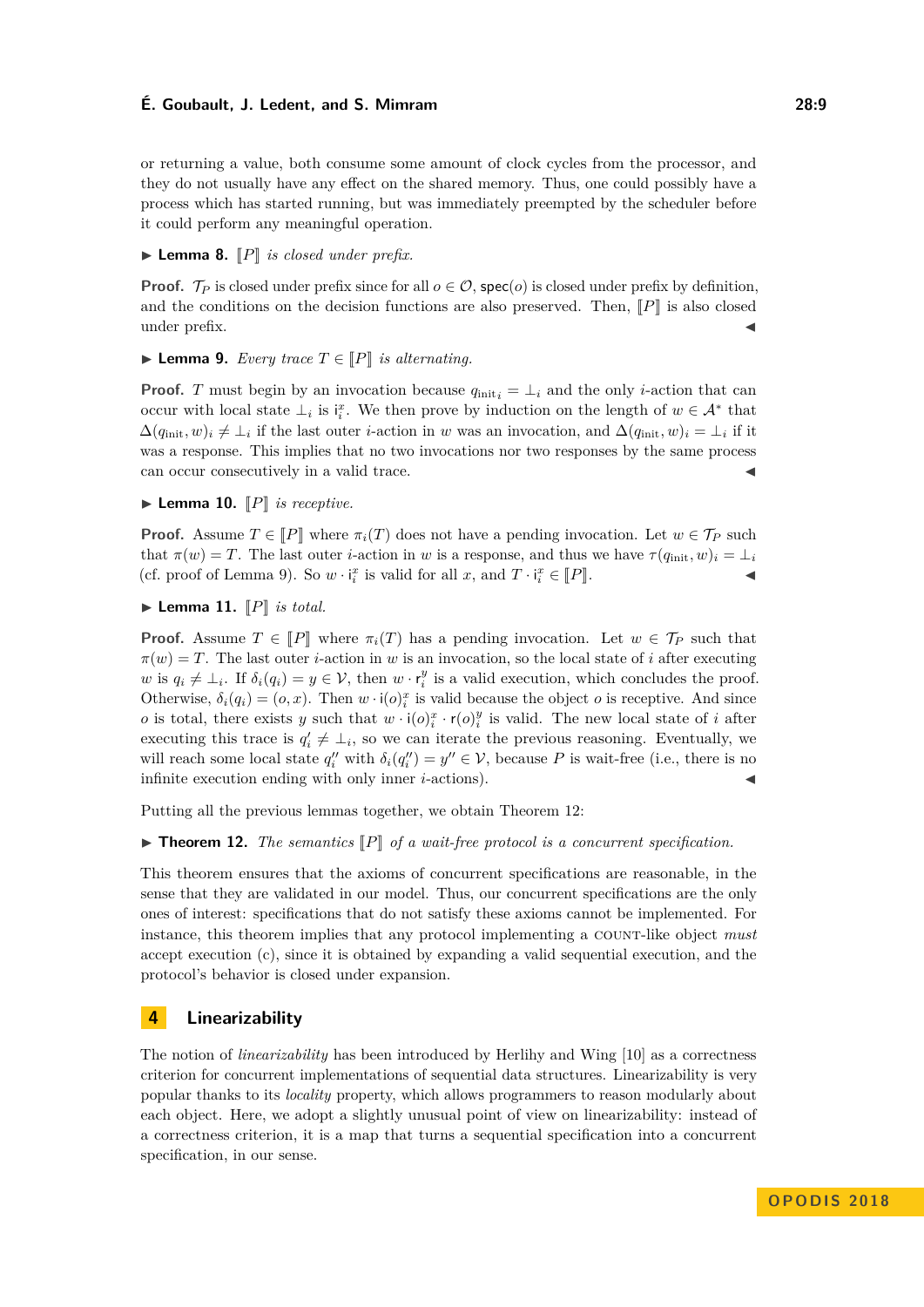#### **28:10 Concurrent Specifications Beyond Linearizability**

For ease of presentation, we begin by introducing a general notion called  $\mathcal{L}$ -linearizability which subsumes several variants found in the literature. It is actually quite straightforward to check that the usual notions of linearizability, set-linearizability and interval-linearizability are recovered by instantiating  $\mathcal L$  with the right set of traces. Thus, the definition of  $\mathcal{L}$ -linearizability should not be regarded as a contribution of this paper; it is merely a presentation trick to avoid dealing with three variants of the same definition.

The main result of this section is stated in Theorem [16.](#page-10-0) We then explore its consequences in three particular cases: standard, set- and interval-linearizability.

# **4.1 L-specifications**

We first introduce a notion of specification, akin to the one of Definition [1,](#page-3-1) which is parameterized by a set  $\mathcal L$  of traces, which we abstractly consider as the "linear" ones. To recover the standard notion of linearizability, we let  $\mathcal L$  be the set of sequential traces, in which case  $\mathcal{L}$ -specifications correspond to sequential specifications.

We always require  $\mathcal L$  to be alternating, prefix-closed, non-empty and

- *receptive* for complete traces: if  $T \in \mathcal{L}$  is complete then  $T \cdot i_i^x \in \mathcal{L}$  for all  $i \in [n]$  and  $x \in \mathcal{V}$ ,
- *fully total*: if  $T \in \mathcal{L}$  and  $\pi_i(T)$  has a pending invocation then  $T \cdot r_i^x \in \mathcal{L}$  for every  $x \in \mathcal{V}$ .

Intuitively, these conditions mean that  $\mathcal L$  is a set of traces which have some specific "shape" (e.g., being sequential), but it does not say anything about the values. The set of sequential traces is the smallest set satisfying those properties. Now, given such a set  $\mathcal{L}$ , an  $\mathcal{L}$ -specification says which execution traces are correct or not, but only among those of  $\mathcal{L}$ .

<span id="page-9-0"></span>**Definition 13** (*L*-specification). An *L*-specification  $\sigma$  is a set of traces in *L* which is prefix-closed, non-empty and

- *receptive* within  $\mathcal{L}$ : for all  $T \in \sigma$ ,  $i \in [n]$  and  $x \in \mathcal{V}$ , if  $T \cdot i_i^x \in \mathcal{L}$  then  $T \cdot i_i^x \in \sigma$ ,
- *total*: if  $T \in \sigma$  and  $\pi_i(T)$  has a pending invocation, there exists  $x \in \mathcal{V}$  such that  $T \cdot r_i^x \in \sigma$ . We write  $Spec_{\mathcal{L}}$  for the set of  $\mathcal{L}$ -specifications.

In particular, a concurrent specification is an  $\mathcal{L}$ -specification for  $\mathcal{L}$  the set of all alternating traces, such that conditions [6,](#page-3-2) [7](#page-4-0) and [8](#page-4-1) are moreover satisfied.

#### <span id="page-9-1"></span>**4.2 Comparison with concurrent specifications**

In order to compare  $\mathcal{L}$ -specifications and concurrent ones, we define two functions as below:

$$
\mathsf{Spec}_{\mathcal{L}}\overline{\underset{\mathsf{U}_{\mathcal{L}}}{\overset{\mathsf{Lin}_{\mathcal{L}}}{\longleftarrow}}}\mathsf{CSpec}
$$

The function  $U_{\mathcal{L}}$  is defined by keeping only linear traces in a specification:  $U_{\mathcal{L}}(\tau) = \tau \cap \mathcal{L}$ . The converse will require us to consider traces which are linearizable with respect to  $\mathcal{L}$ .

We write  $T \rightsquigarrow T'$  when the trace  $T'$  can be obtained from the trace  $T$  by applying the following series of local transformations (forming a string rewriting system):

$$
\mathbf{i}^x_i \cdot \mathbf{i}^y_j \leadsto \mathbf{i}^y_j \cdot \mathbf{i}^x_i \qquad \qquad \mathbf{r}^x_i \cdot \mathbf{r}^y_j \leadsto \mathbf{r}^y_j \cdot \mathbf{r}^x_i \qquad \qquad \mathbf{i}^x_i \cdot \mathbf{r}^y_j \leadsto \mathbf{r}^y_j \cdot \mathbf{i}^x_i \qquad \qquad \text{for } i \neq j.
$$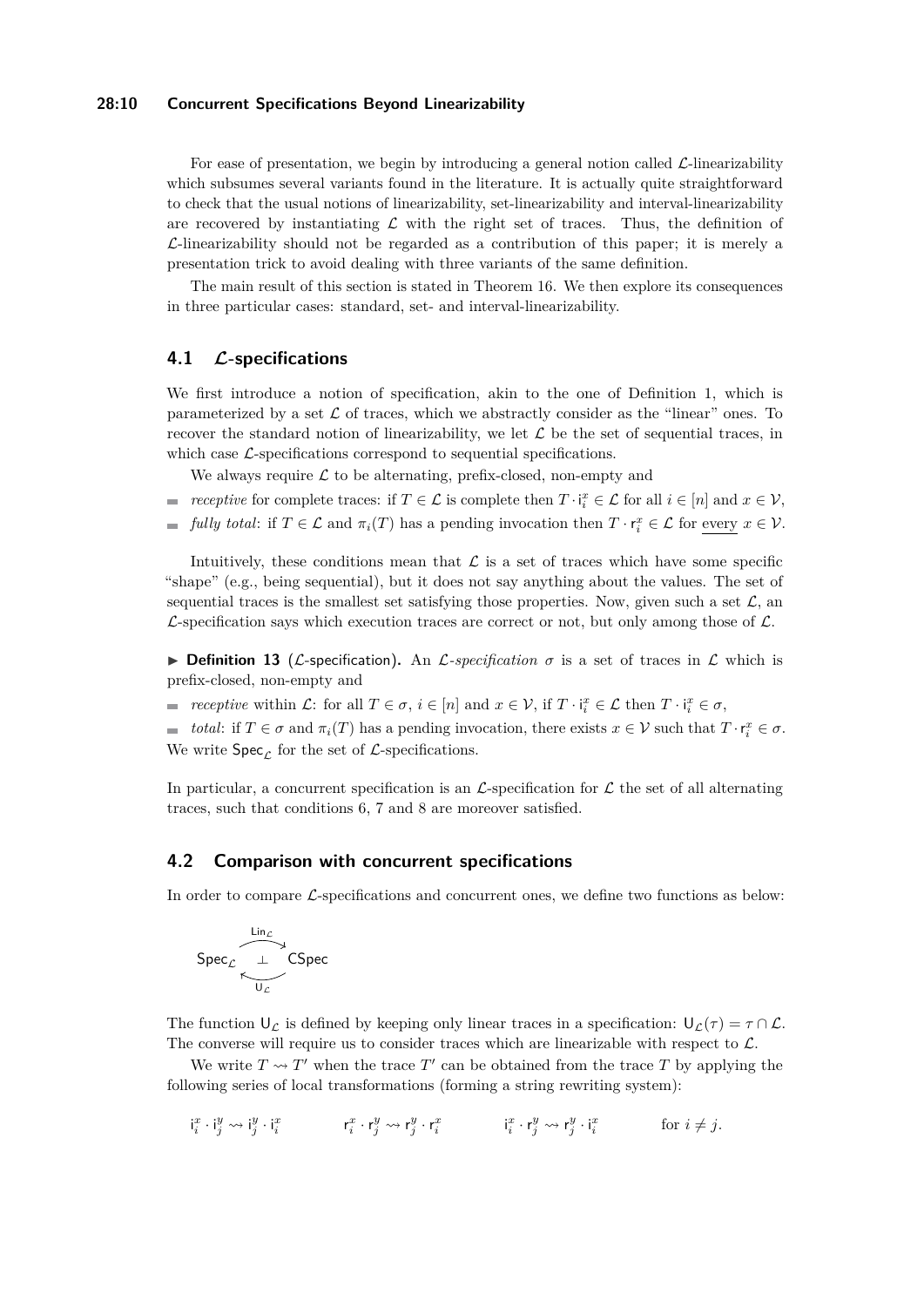This amounts to contracting the intervals, the opposite of expansion. In the picture below,  $T$  is represented in black with square brackets,  $T'$  in blue with round brackets:



**Definition 14.** A trace  $T \in \mathcal{T}$  is  $\mathcal{L}\text{-}linearizable$  w.r.t. an  $\mathcal{L}\text{-}specification \sigma$  if there exists a completion  $T'$  of  $T$ , obtained by appending responses to the pending invocations of  $T$ , and a trace  $S \in \sigma$ , such that  $T' \rightsquigarrow S$ .

It is not difficult to check that the above definition is equivalent to the usual one of [\[10\]](#page-15-3); this local presentation as a rewriting system is sometimes used in linearizability proofs using Lipton's left/right movers [\[14\]](#page-15-9). A minor difference is that the completion  $T'$  of  $T$  is usually allowed to remove some of the pending invocations of *T*. This is not useful here since all our specifications are total: a response to the pending invocations can always be found. Finally, given an  $\mathcal{L}$ -specification  $\sigma$ , we define  $\text{Lin}_{\mathcal{L}}(\sigma)$  as the set of traces which are  $\mathcal{L}$ -linearizable with respect to  $\sigma$ . We now show that it is a concurrent specification.

<span id="page-10-1"></span>**Proposition 15.** Let  $\sigma \in \text{Spec}_{\mathcal{L}}$  be an L-specification. Then

$$
\text{Lin}_{\mathcal{L}}(\sigma) = \{T \in \mathcal{T} \mid T \text{ is linearizable with respect to } \sigma\}
$$

*is a concurrent specification.*

**Proof (Sketch).** We prove the conditions [6,](#page-3-2) [7](#page-4-0) and [8](#page-4-1) of Definition [1,](#page-3-1) which are the ones of interest in this paper. The closure under prefix is a bit technical.

- Commutativity of invocations. Assume  $T = U \cdot i_i^x \cdot i_j^y \cdot V \in \text{Lin}_{\mathcal{L}}(\sigma)$ . So there is a sequence of responses  $\hat{T}$  and  $S \in \sigma$  such that  $T \cdot \hat{T} \rightsquigarrow S$ . By rewriting one step  $(i \neq j$  because of alternation), we get  $U \cdot i_j^y \cdot i_i^x \cdot V \cdot \hat{T} \rightsquigarrow T \cdot \hat{T} \rightsquigarrow S$ . Thus,  $U \cdot i_j^y \cdot i_i^x \cdot V \in \text{Lin}_{\mathcal{L}}(\sigma)$ .
- Commutativity of responses is similar.
- For closure under expansion, assume  $T = U \cdot \mathbf{r}_j^y \cdot \mathbf{i}_i^x \cdot V \in \text{Lin}_{\mathcal{L}}(\sigma)$  with  $i \neq j$ , and let  $\hat{T}$ and  $S \in \sigma$  be such that  $T \cdot \hat{T} \rightsquigarrow S$ . We want to show that  $T' = U \cdot i_i^x \cdot r_j^y \cdot V \in \text{Lin}_{\mathcal{L}}(\sigma)$ . But since  $T' \cdot \hat{T} \rightsquigarrow T \cdot \hat{T} \rightsquigarrow S$ , we are done.

Proposition [15](#page-10-1) shows that all the axioms that we impose on our concurrent specifications are reasonable in the sense that they are naturally enforced by all the specification techniques based on linearizability. Thus, linearizability is a canonical way of turning a weaker specification  $\sigma$  (e.g., one specifying only sequential behaviors) into a concurrent specification:

<span id="page-10-0"></span>**Theorem 16.** *The functions*  $\text{Lin}_{\mathcal{L}}$  *and*  $\text{U}_{\mathcal{L}}$  *are monotonous w.r.t. inclusions, and form a Galois connection: for every*  $\sigma \in \text{Spec}_{\mathcal{L}}$  *and*  $\tau \in \text{CSpec}$ *,* 

Lin $_{\mathcal{L}}(\sigma) \subseteq \tau$   $\iff$   $\sigma \subseteq U_{\mathcal{L}}(\tau)$ *.* 

**Proof.** The monotonicity of  $\mathsf{U}_{\mathcal{L}}$  is trivial. For Lin<sub>L</sub>, assume  $\sigma \subseteq \sigma'$  and  $T \in \mathsf{Lin}_{\mathcal{L}}(\sigma)$ . Let  $S \in \sigma$  be a linearization of *T*. Since  $S \in \sigma'$ , we also have  $T \in \text{Lin}_{\mathcal{L}}(\sigma')$ .

Now let  $\sigma$  and  $\tau$  as in the theorem and assume Lin $\chi(\sigma) \subseteq \tau$ . By monotonicity of  $\mathsf{U}_{\mathcal{L}}$ ,  $U_{\mathcal{L}}(\text{Lin}_{\mathcal{L}}(\sigma)) \subseteq U_{\mathcal{L}}(\tau)$ . But  $\sigma \subseteq U_{\mathcal{L}}(\text{Lin}_{\mathcal{L}}(\sigma))$  since every  $T \in \sigma$  is in  $\mathcal{L}$  and is its own linearization (if *T* has pending invocations, we can add any valid response using totality).

Conversely, assume  $\sigma \subseteq \bigcup_{\mathcal{L}}(\tau)$ , and let *T* be a linearizable trace w.r.t.  $\sigma$ . Let *T'* be an extension of *T* and  $S \in \sigma \subseteq \bigcup_{\mathcal{L}} (\tau) \subseteq \tau$  such that  $T' \rightsquigarrow S$ . So we can go from *S* to  $T'$  through a sequence of expansions and commutations, which gives us  $T' \in \tau$  by applying axioms (6-8) of concurrent specifications, and by prefix closure,  $T \in \tau$ .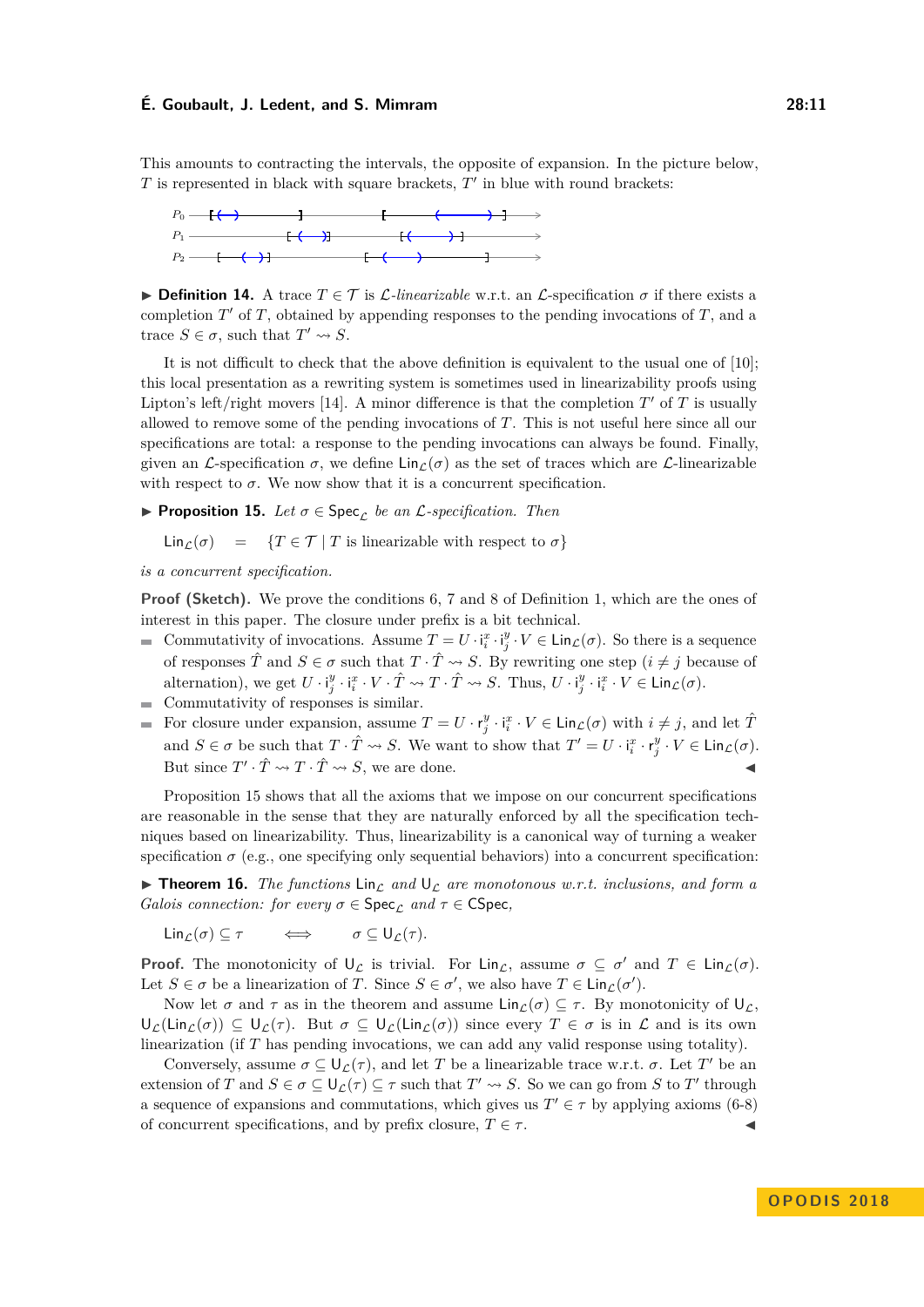#### **28:12 Concurrent Specifications Beyond Linearizability**

In general, the posets  $Spec_{\mathcal{L}}$  and CSpec ordered by inclusion are not isomorphic, but the above theorem shows that the next best thing one could expect happens: every  $\mathcal{L}$ -specification has a canonical approximation as a concurrent specification and conversely. Note that Galois connections are widely used for comparing semantics of programs and deriving program analysis methods [\[3\]](#page-14-6), and are a particular case of adjunctions, which have been promoted as the canonical way of comparing models for concurrency [\[18\]](#page-15-10).

The right-to-left implication of Theorem [16](#page-10-0) can be understood as follows:  $\text{Lin}_{\mathcal{L}}(\sigma)$  is the smallest concurrent specification which contains  $\sigma$ . Notice that the axioms (6-8) are crucial here: if one of them were missing, we could produce specifications smaller than or incomparable to  $\text{Lin}_{\mathcal{L}}(\sigma)$ . In fact, the theorem states that  $\text{Lin}_{\mathcal{L}}$  is a kind of free construction: starting with the traces in  $\sigma$ , we add all the traces that are required to be in the specification by our axioms, and no other trace than the required ones.

## **4.3 Sequential linearizability**

A trace *T* is *sequential* when the poset  $(op(T), \preceq)$  is totally ordered, we write seq for the set of sequential traces. A *sequential specification* is a seq-specification (i.e., Definition [13](#page-9-0) with  $\mathcal{L} = \text{seq}$ . Note that a sequential specification is not a particular case of concurrent specification: it only satisfies the receptivity condition of Definition [13,](#page-9-0) not the stronger one of Definition [1.](#page-3-1) Intuitively, this means a sequential specification does not specify which behaviors are allowed when some of the processes run in parallel. Sequential linearizability is thus a canonical way to extend a sequential specification to a concurrent one.

The notion of seq-linearizability coincides with the usual notion of linearizability, that we call here *sequential linearizability* to avoid confusion. The Galois connection of Theorem [16](#page-10-0) says that  $\text{Lin}_{\text{seq}}(\sigma)$  is the smallest concurrent specification whose set of sequential traces contains  $\sigma$ . Moreover, it is a Galois insertion:

<span id="page-11-0"></span>**Proposition 17.** *For every*  $\sigma \in \text{Spec}_{\text{seq}}$ *, we have*  $\mathsf{U}_{\text{seq}}(\text{Lin}_{\text{seq}}(\sigma)) = \sigma$ *.* 

**Proof.** The inequality  $\sigma \subseteq \bigcup_{\mathsf{seq}}(\mathsf{Lin}_{\mathsf{seq}}(\sigma))$  is implied by the Galois connection. Let  $T \in$  $U_{\text{seq}}(\text{Lin}_{\text{seq}}(\sigma))$ , i.e., *T* is both sequential and linearizable w.r.t.  $\sigma$ . Let *T'* be a completion of *T* and  $S \in \sigma$  such that  $T' \rightsquigarrow S$ . Since *T*' is sequential, it is a normal form of the rewriting system (i.e., no rule can be applied): so we must have  $T' = S$ . Moreover *S* is required to be in  $\sigma$ , so  $T' \in \sigma$  and by prefix-closure,  $T \in \sigma$ .

This implies that  $Spec_{seq}$  is a subposet of CSpec, which justifies calling *linearizable* a concurrent specification in the image of  $\text{Lin}_{\text{seq}}$ . This is however a strict subposet, as an application of Theorem [16:](#page-10-0)

<span id="page-11-1"></span>I **Proposition 18.** *There are non-linearizable concurrent specifications.*

**Proof.** From Proposition [17,](#page-11-0) any linearizable concurrent specification  $\tau = \text{Lin}_{\text{seq}}(\sigma)$  satisfies  $\text{Lin}_{\text{seq}}(U_{\text{seq}}(\tau)) = \tau$ . Now, consider the concurrent specification SET-COUNT  $\subseteq \mathcal{T}$  which is the set of traces whose set of operations has a partition  $(E_i)_{i \in I}$  such that every  $e, e' \in E_i$  are concurrent and their response value is the cardinal of *E<sup>i</sup>* .

Informally,  $E_i$  is a set of pairwise-concurrent processes that "saw" each other. Note that, because of expansion, we cannot require that all processes running in parallel should see each other: the execution (b) is accepted. All other executions (a), (c), (d) and (e) are rejected. In a sequential trace  $T \in \text{SET-COUNT}$ , every response returns 1. Thus,  $\text{Lin}_{seq}(\text{U}_{seq}(\text{SET-COUNT}))$ only contains traces whose response is 1. But set-countr also has traces with different responses, e.g.  $i_i \cdot i_j \cdot r_i^2 \cdot r_i^2$ . Therefore, SET-COUNT is not linearizable.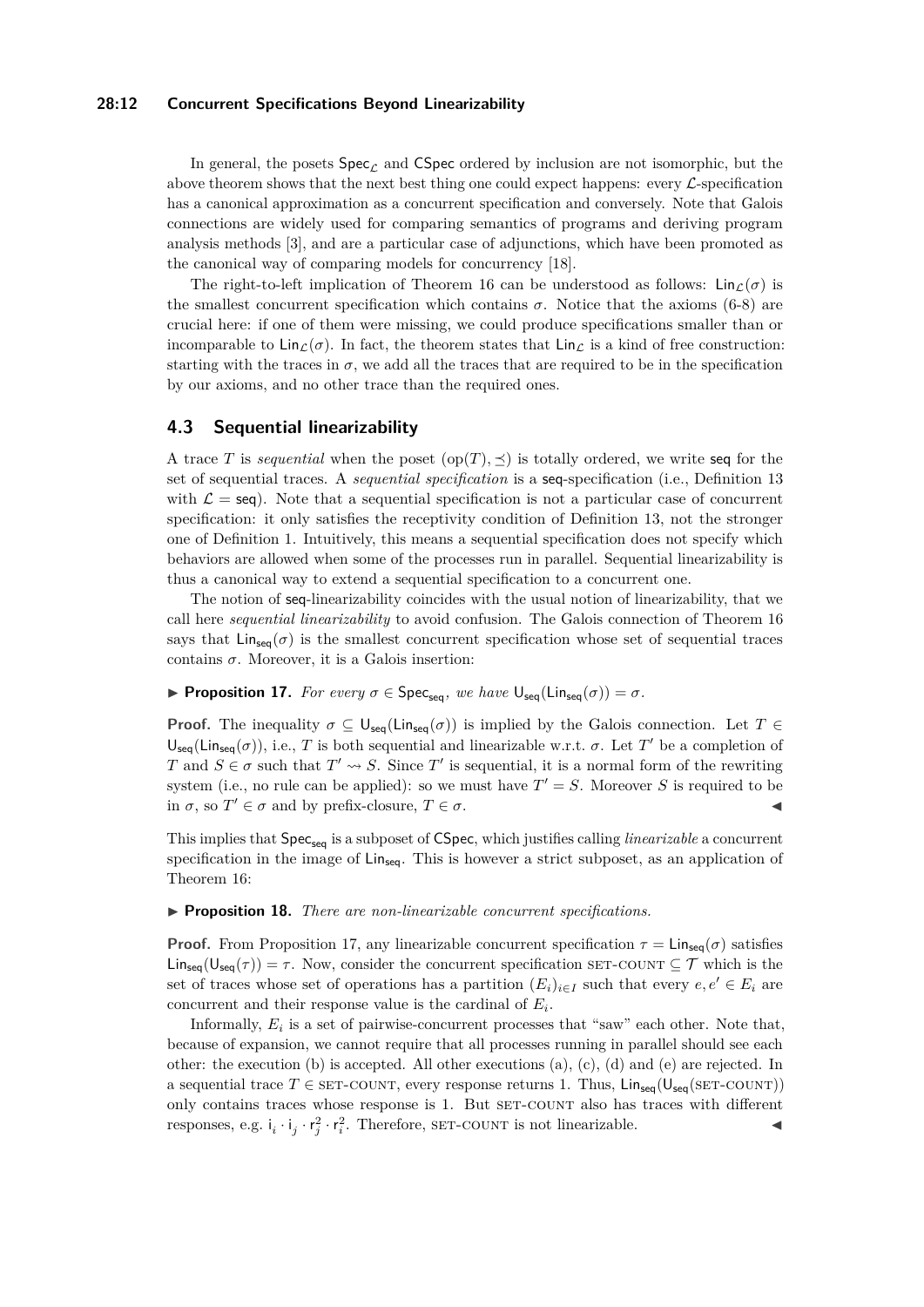## **4.4 Set-linearizability**

The idea behind set-linearizability [\[17\]](#page-15-8) is to specify what happens when a set of processes call an object at the same time. In this setting, an execution trace will be a sequence of sets of processes. In each of these sets, all the processes start executing, then all of them must terminate before we proceed with the next set of processes. Set-linearizability was also recently re-discovered by Hemed et al. [\[7\]](#page-14-2), who call it *concurrency-aware linearizability*. A typical example of a set-linearizable (but not linearizable) object is the *immediate-snapshot* protocol [\[1\]](#page-14-7) widely used in distributed computability [\[9\]](#page-15-0). Another example is Java's *exchanger* that allows two concurrent threads to atomically swap values.

A trace *T* is *set-sequential* if it is of the form  $T = I_1 \cdot R_1 \cdots I_k \cdot R_k$ , where each of the  $I_i$ is a non-empty sequence of invocations,  $R_i$  for  $i < k$  is a sequence of responses with the same set of process numbers as  $I_i$ , and  $R_k$  is a (possibly empty) sequence of responses whose process numbers are included in those of  $I_k$ . We write set for the set of such traces. If we consider L-linearizability with  $\mathcal{L} =$  set, we recover the previously defined notion of set-linearizability [\[17\]](#page-15-8). Of course, Theorem [16](#page-10-0) still holds, but we do not have an analogue of Proposition [17](#page-11-0) here: given  $\sigma \in \mathsf{Spec}_{\mathsf{set}}$ ,  $\mathsf{U}_{\mathsf{set}}(\mathsf{Lin}_{\mathsf{set}}(\sigma))$  might actually contain more setsequential traces than  $\sigma$ . This is because set-sequential specifications are not required to satisfy the expansion property nor the commutativity of invocations and of responses. The linearizability map adds just enough set-sequential traces to make these properties verified. A concurrent specification is *set-linearizable* if it is of the form  $\text{Lin}_{\text{set}}(\sigma)$  for some  $\sigma \in \text{Spec}_{\text{set}}$ .

**Example 19.** The SET-COUNT specification defined in the proof of Proposition [18](#page-11-1) is set-linearizable. It is obtained as  $\text{Lin}_{set}(\sigma)$  where  $\sigma$  is the set of set-sequential traces of the form  $I_1 \cdot R_1 \cdots I_k \cdot R_k$ , where every response in  $R_i$  is returning the value  $|I_i|$ .

I **Proposition 20.** *There are non-set-linearizable concurrent specifications.*

**Proof.** This is again an application of Theorem [16:](#page-10-0) from the properties of Galois connections, a set-linearizable concurrent specification  $\tau$  must be such that  $\text{Lin}_{set}(\mathsf{U}_{set}(\tau)) = \tau$ . Define the concurrent specification interval-count as the set of alternating traces such that every operation *e* has a response of the form  $r_i^k$ , where *k* is smaller or equal to the number of operations that are overlapping with *e*. This is a very permissive version of counting: all executions  $(a)$ – $(e)$  are allowed. In a set-sequential trace, all return values are at most *n*, the total number of processes. Therefore,  $\text{Lin}_{set}(\mathsf{U}_{set}(\tau))$  only contains traces whose response is smaller than *n*. But  $\tau$  also contains traces with greater responses, as in execution (b) where process  $P_1$  responds 3 even though only two processes are running. We deduce that INTERVAL-COUNT is not set-linearizable.

# **4.5 Interval-linearizability**

Interval-linearizability was introduced in [\[2\]](#page-14-3) with the aim of going beyond linearizability and set-linearizability, in order to be able to specify every distributed *task*. They prove that every task can be obtained as the restriction to one-shot executions of an intervallinearizable object. We will show that this result actually extends beyond one-shot tasks: every concurrent specification is interval-linearizable. An example of an interval-linearizable (but not set-linearizable) object is the (non-immediate) write-snapshot object.

We write int for the set of all alternating traces. The notions of *interval-sequential specification* and *interval-linearizability* defined in [\[2\]](#page-14-3) coincide with L-specifications and  $\mathcal{L}$ -linearizability where  $\mathcal{L} = \text{int.}$  Interval-sequential specifications are almost the same as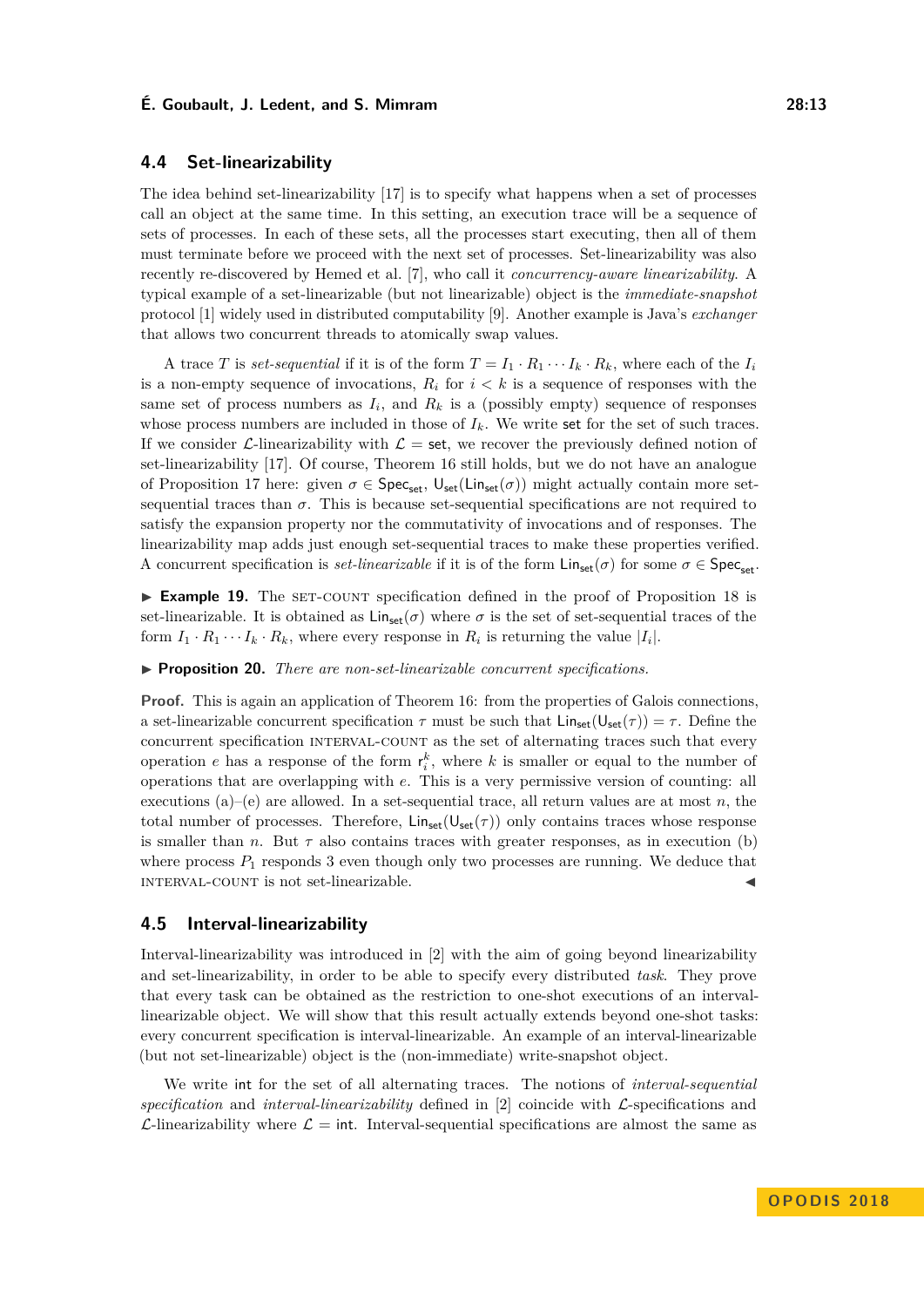#### **28:14 Concurrent Specifications Beyond Linearizability**

concurrent specifications, except that they do not require the commutativity of invocations, commutativity of responses and expansion property to be satisfied. In fact, it is mentioned in [\[2\]](#page-14-3) that one can without loss of generality restrict to interval-sequential executions of the form  $I_1 \cdot R_1 \cdots I_k \cdot R_k$ , where the  $I_i$  (resp.,  $R_i$ ) are non-empty sets of invocations (resp., responses). This amounts to enforcing the commutativity of invocations and of responses. We do not include it here since it will be enforced anyway after we apply linearizability.

 $U_{\text{int}}$  is by definition the "identity" function. As in the case of set-linearizability, an analogue of Proposition [17](#page-11-0) does not hold, but we have the converse:

<span id="page-13-0"></span>**Proposition 21.** *For every*  $\tau \in \mathsf{CSpec}$ ,  $\mathsf{Lin}_{\mathsf{int}}(\mathsf{U}_{\mathsf{int}}(\tau)) = \tau$ .

**Proof.** The inclusion  $\text{Lin}_{int}(\mathsf{U}_{int}(\tau)) \subseteq \tau$  follows from the Galois connection. For the other inclusion, recall that  $U_{\text{int}}$  is the identity, so we want to prove  $\tau \subseteq \text{Lin}_{\text{int}}(\tau)$ . But this is trivial since every trace is its own linearization.

A concurrent specification is *interval-linearizable* if it is in the image of Lin<sub>int</sub>.

I **Proposition 22.** *Every concurrent specification is interval-linearizable.*

**Proof.** This is an immediate corollary of Proposition [21:](#page-13-0)  $\tau = \text{Lin}_{int}(\tau)$ , and  $\tau$  is (in particular) an interval-sequential specification.

Thus, interval-linearizable objects and concurrent specifications are one and the same. One can see interval-linearizability as a convenient way of defining concurrent specifications in practice: we do not have to worry about the expansion and commutativity conditions (6-8), linearizability does that for us.

The results of the last three sections can be summed up in the following diagram, by factoring  $\text{Lin}_{\text{sea}}$  and  $\text{Lin}_{\text{set}}$  as follows:



where the  $\exists$  symbol between Lin<sub>int</sub> and Id indicates that they are related by a Galois connection, and the primed functions are the expected ones. Moreover, the two other Galois connections are obtained by composition:

 $\mathsf{Lin}_{\mathsf{int}} \circ \mathsf{Lin}_{\mathsf{set}}' = \mathsf{Lin}_{\mathsf{set}} \dashv \mathsf{U}_{\mathsf{set}} \qquad \text{and} \qquad \mathsf{Lin}_{\mathsf{int}} \circ \mathsf{Lin}_{\mathsf{set}}' \circ \mathsf{Lin}_{\mathsf{seq}}' = \mathsf{Lin}_{\mathsf{seq}} \dashv \mathsf{U}_{\mathsf{seq}}.$ 

# **4.6 Other variants**

Using the results of Section [4.2,](#page-9-1) it is easy to come up with new notions of linearizability. For instance, say a trace *T* is *k-concurrent* if every prefix of *T* has at most *k* pending invocations. Intuitively, a trace is *k*-concurrent if at any time, no more than *k* processes are running in parallel. Let  $\mathcal L$  be the set of  $k$ -concurrent traces. Then, given a specification that says how an object behaves when it is accessed concurrently by at most  $k$  processes,  $\mathcal{L}$ -linearizability is a canonical way of extending this specification to any number of processes. In their paper about concurrency-aware linearizability [\[7\]](#page-14-2), Hemed et al. specify Java's exchanger object on traces that are both 2-concurrent and set-sequential, then they apply linearizability to obtain the full concurrent specification.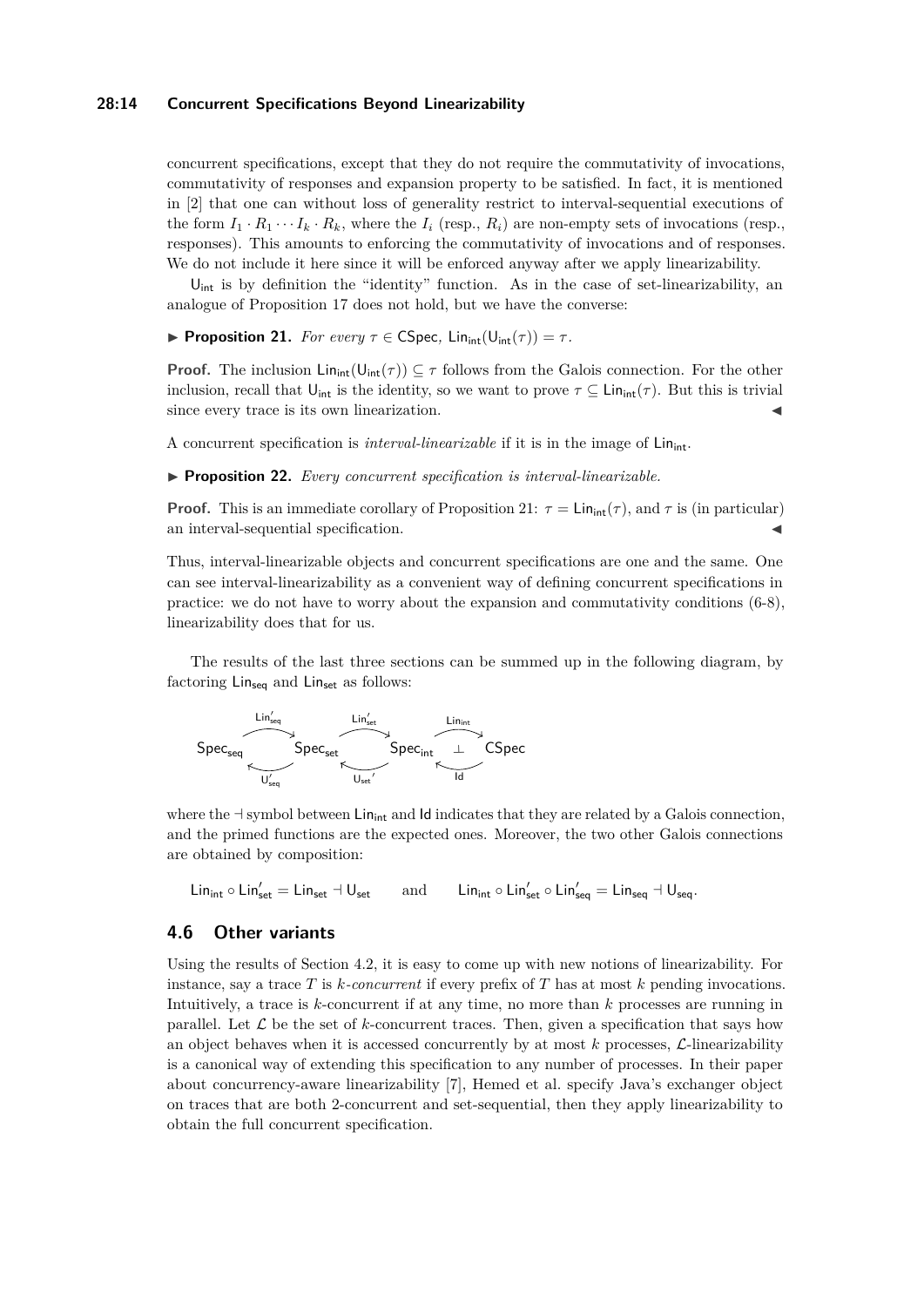# <span id="page-14-4"></span>**5 Conclusion and perspectives**

We have studied a class of concurrent specifications satisfying a number of desirable properties, and argued that those properties make sense computationally. This has allowed us to formally compare different notions of linearizability in Theorem [16.](#page-10-0) Finally, we have explored some consequences and applications of this theorem. We believe that this should be the starting point of a series of future works.

While we have illustrated the robustness of this notion, there are many possible small interesting variants, such as removing the totality condition to model programs which are not wait-free. In particular, it is often desirable to impose specifications to be deterministic: the most simple definition (if the specification contains two traces  $T \cdot r_i^x$  and  $T \cdot r_i^y$  then  $x = y$ should hold) does not play well with asynchrony, we think that a definition in the spirit of [\[15\]](#page-15-11) is however possible. Another direction worth considering is to get rid of the notion of global time, inherent to the trace formalism. Very recent work generalize linerizability in this direction, with applications to weak memory models [\[21\]](#page-15-12) and relativistic effects [\[5\]](#page-14-8).

We would also like to use our formalism in order to be able to reason about concurrent programs in a compositional way. The model we introduce in Section [3](#page-5-0) is (purportedly) very close to the models of programming languages traditionally considered in game semantics [\[11\]](#page-15-13), and in particular the asynchronous variants [\[15\]](#page-15-11), which are able to express the main operational features of the languages while enjoying compositionality. We shall investigate the compositional (categorical) structures enjoyed by our concurrent specifications in the future.

#### **References**

- <span id="page-14-7"></span>**1** Elizabeth Borowsky and Eli Gafni. Immediate Atomic Snapshots and Fast Renaming. In *Proceedings of the Twelfth Annual ACM Symposium on Principles of Distributed Computing*, PODC '93, pages 41–51. ACM, 1993.
- <span id="page-14-3"></span>**2** Armando Castañeda, Sergio Rajsbaum, and Michel Raynal. Specifying Concurrent Problems: Beyond Linearizability and up to Tasks. In *Distributed Computing - 29th International Symposium, DISC 2015, Tokyo, Japan, Proceedings*, pages 420–435, 2015.
- <span id="page-14-6"></span>**3** Patrick Cousot and Radhia Cousot. Abstract Interpretation: A Unified Lattice Model for Static Analysis of Programs by Construction or Approximation of Fixpoints. In *Conference Record of the Fourth ACM Symposium on Principles of Programming Languages, Los Angeles, California, USA, January 1977*, pages 238–252, 1977.
- <span id="page-14-5"></span>**4** Ivana Filipović, Peter O'Hearn, Noam Rinetzky, and Hongseok Yang. Abstraction for concurrent objects. *Theoretical Computer Science*, 411(51):4379–4398, 2010. European Symposium on Programming 2009.
- <span id="page-14-8"></span>**5** Seth Gilbert and Wojciech Golab. Making Sense of Relativistic Distributed Systems. In Fabian Kuhn, editor, *Distributed Computing, DISC 2015*, volume 8784 of *LNCS*, pages 361–375. Springer Berlin Heidelberg, 2014.
- <span id="page-14-1"></span>**6** Andreas Haas, Thomas A. Henzinger, Andreas Holzer, Christoph M. Kirsch, Michael Lippautz, Hannes Payer, Ali Sezgin, Ana Sokolova, and Helmut Veith. Local Linearizability for Concurrent Container-Type Data Structures. In *27th International Conference on Concurrency Theory, CONCUR 2016, August 23-26, 2016, Québec City, Canada*, pages 6:1–6:15, 2016.
- <span id="page-14-2"></span>**7** Nir Hemed, Noam Rinetzky, and Viktor Vafeiadis. Modular Verification of Concurrency-Aware Linearizability. In *Distributed Computing - 29th International Symposium, DISC 2015, Tokyo, Japan, Proceedings*, pages 371–387, 2015.
- <span id="page-14-0"></span>**8** Maurice Herlihy. Wait-free Synchronization. *ACM Transactions on Programming Languages and Systems*, 13(1):124–149, January 1991.